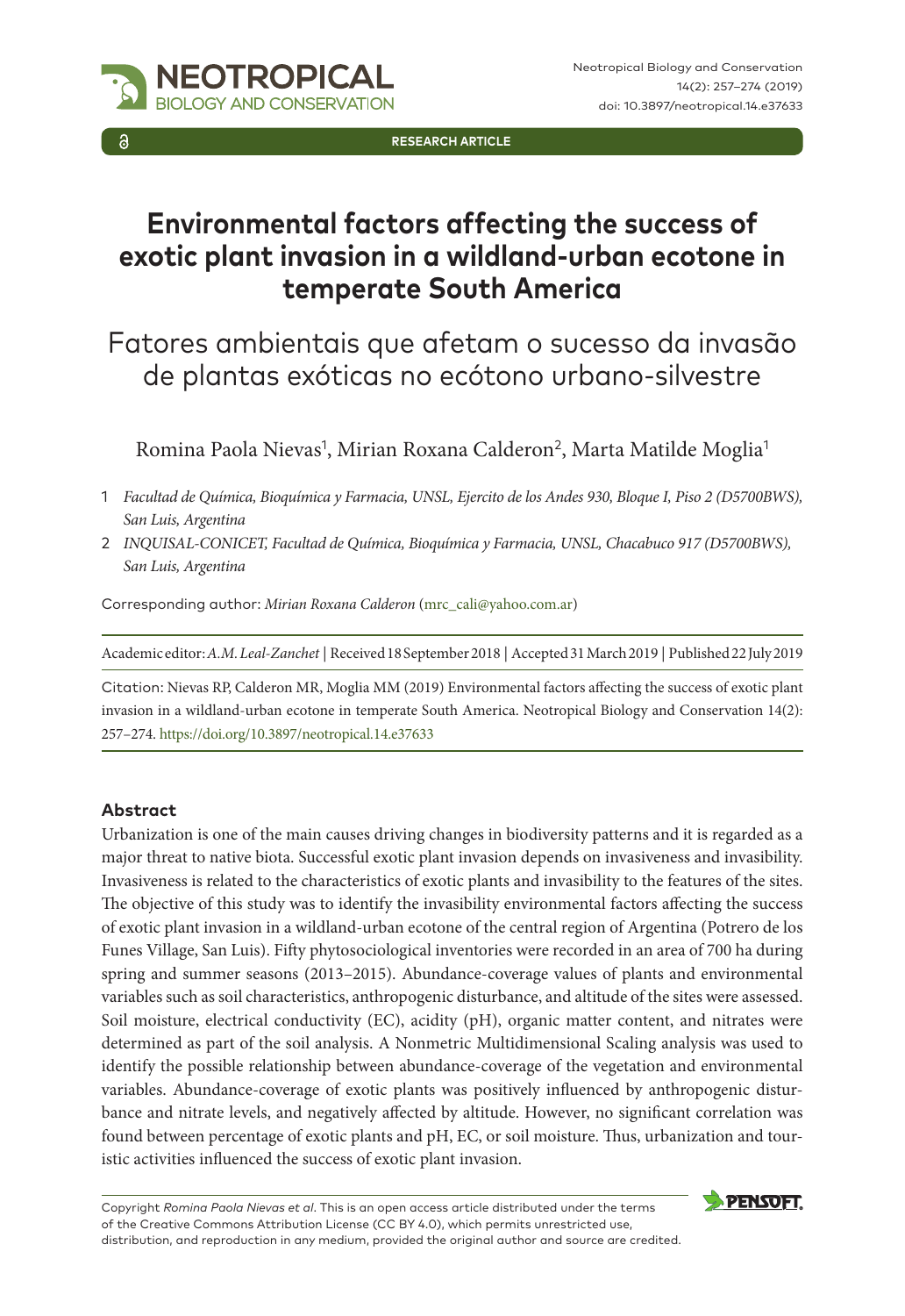#### **Resumo**

A urbanização é uma das principais causas das mudanças nos padrões de biodiversidade sendo considerada uma grande ameaça à biota nativa. O sucesso exitoso da invasão das plantas exóticas depende da invasividade e invasibilidade. A invasividade está relacionada com às características das plantas exóticas e à invasibilidade com às características dos locais. O objetivo deste estudo foi identificar os fatores ambientais de invasibilidade que afetam o sucesso da invasão das plantas exóticas em ecótono urbano-silvestre na região central da Argentina (Potrero de los Funes, San Luis). Cinquenta inventários fitossociológicos foram registrados em uma área de 700 ha durante as estações primavera e verão (2013–2015). Valores de cobertura-abundância das plantas e variáveis ambientais, como características do solo, perturbação antropogênica e altitude dos sítios foram avaliadas. A umidade do solo, condutividade elétrica, acidez (pH), conteúdo de matéria orgânica e nitratos foram determinados como parte da análise do solo. Uma análise de escalonamento multidimensional não-métrico foi utilizada para identificar a possível relação entre a cobertura de abundância da vegetação e as variáveis ambientais. A abundância-cobertura de plantas exóticas foi positivamente influenciada pelas perturbações antrópicas e os níveis de nitrato e negativamente afetada pela altitude. No entanto, nenhuma correlação significativa foi encontrada entre a porcentagem de plantas exóticas e pH, EC ou umidade do solo. Assim, a urbanização e atividades turísticas influenciaram o sucesso da invasão de plantas exóticas.

#### **Keywords**

altitude, anthropogenic disturbance, invasibility, soil characteristics

#### **Palavras-chave**

altitude, características do solo, distúrbio antropogênico, invasibilidade

#### **Introduction**

Successful exotic plant invasion depends on invasiveness and invasibility. Invasiveness is related to the characteristics or biological traits of exotic plants (Rejmánek and Richardson 1996; Keane and Crawley 2002), whereas invasibility is related to the features of the sites (Lonsdale 1999). Invasibility plays a key role in the success of invasion. Lee (2001) reported that invasibility explains 60% of the success of invasive plants, while invasiveness only explains 12% of the process. Therefore, habitat characteristics are important predictors and drivers of successful invasions and are also relatively easy to measure (Stohlgren et al. 2001). Given the increasing change in land use, due to urban and suburban development in or near wildland vegetation, it is important to understand how human activities are altering both biodiversity and ecosystem functioning (Tylianakis et al. 2008). It is widely accepted that the disturbance regime of an area is involved in the success of invasion by exotic plants (Mack et al. 2000; Xiao et al. 2016). Numerous studies have suggested that invasive plant distribution is closely related to anthropogenic influences, including housing development, proximity to roads, agriculture and socioeconomic factors such as income (Ariori et al. 2017). Thus, invasive species are expected to be more common in places with a long history of human development, close to urban centers, high density of roads, and in areas designated for agricultural and grazing activities (Ghersa et al. 2002; Pauchard and Alaback 2002).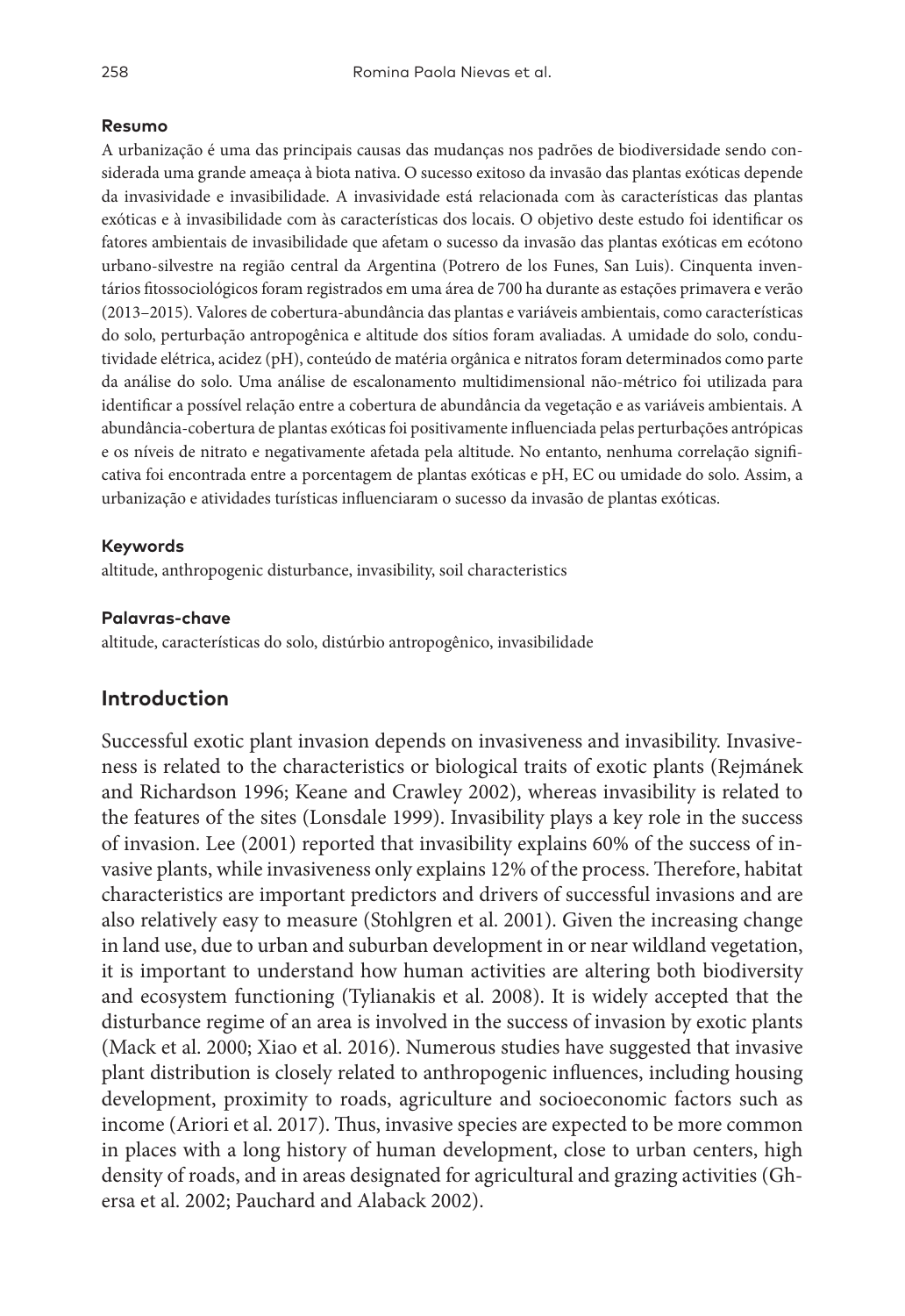Several soil characteristics have been associated with plant invasion (Elton 1958; Stohlgren et al. 1999, 2006; Fridley et al. 2007). Nitrates (Ross et al. 2011), organic matter (Knicker et al. 2000), pH (Ehrenfeld 2003; Stohlgren et al. 2003; Hill et al. 2005; Hegazy et al. 2008), and electrical conductivity (Perelman et al. 2007; Hegazy et al. 2008) are the most widely studied. Invasive plant success has also shown a relationship with latitude and altitude mainly due to extreme climate conditions. Cold environments at higher elevation and higher latitude often present distinctive biodiversity and are considered resistant to biological invasions (Pauchard and Alaback 2002; Pyšek and Richardson 2006; Pauchard et al. 2016). Finally, invasibility success has been associated with the proximity to riparian habitats (Stohlgren et al. 1999; Richardson et al. 2007; Ringold et al. 2008).

The province of San Luis, Argentina is characterized by a low industrial development in contrast with accelerated urban growth (Calderon et al. 2017). Specifically, the total population of Potrero de los Funes Village has increased from 410 to 1698 which is equivalent to a 300% population increase in the last 25 years (Instituto Nacional de Estadística y Censos 2010), and this has been accompanied by the constant expansion of infrastructure. Potrero de los Funes also experiences a high influx of tourists year round, with the highest concentration during the summer season due to the presence of a river that flows through the town (Potrero de los Funes River). Thus, this area constitutes the perfect site for the study of exotic plant invasibility within an anthropogenically disturbed ecosystem. This investigation provides the first insight regarding the relationships between exotic plant success and site characteristics in a natural-urban gradient ecosystem of the central area of Argentina. Information about the environmental factors influencing the distribution of exotic species at a local scale is the first step in order to predict the potential of exotic plants expansion at regional scale and the threat that these invasions pose to native biota.

The objective of this study was to identify the invasibility environmental factors affecting the success of exotic plant invasion in a wildland-urban ecotone. We hypothesize that the abundance-coverage of exotic plants is positively influenced by high soil moisture, organic matter content, nitrate concentration, neutral pH, and anthropogenic disturbance. Even when these hypotheses have been broadly tested, mainly in Europe and other parts of the Northern Hemisphere, this is the first study performed in the biographic Chaco Serrano District. We also hypothesize that the abundance-coverage of exotic plants is negatively influenced by high electrical conductivity and altitude.

#### **Methods**

#### **Study area**

The village of Potrero de los Funes is located in the southwest portion of the Sierras de San Luis System in San Luis province, central region of Argentina (Fig. 1). The Sierras de San Luis System is a hilly area that reaches 160 km long (east to west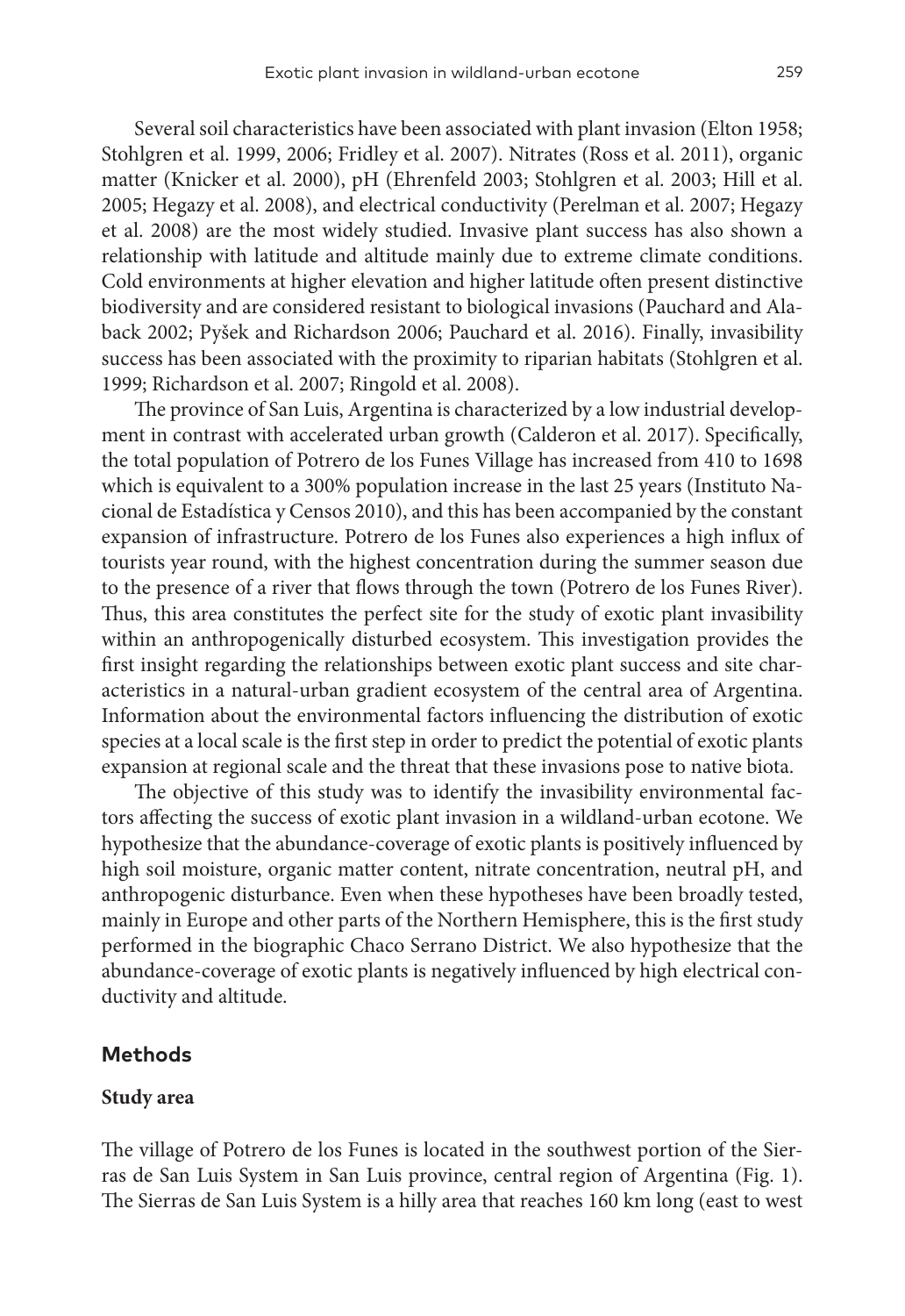

Figure 1. Locations of the 50 plots in Potrero de los Funes Village, San Luis province, central region of Argentina, used for soil sampling and phytosociological inventories during spring and summer seasons from 2013–2015.

oriented) with an average height of 1500 m a.s.l. Climate is mesotermic and dry subhumid (Thornthwaite 1948), with an average annual rainfall of 600 mm. Biogeographically, the area of study is located within the Chaqueño Serrano District of the Chaco Province (Cabrera 1976). The vegetation is presented as a mosaic with clear differences due to the local environmental characteristics and land use that shape the landscape. In the most-preserved areas of this Chaqueño Serrano District, the vegetation is represented primarily by woodland dominated by *Lithraea molleoides* while in the more degraded areas the vegetation changes to shrubland dominated by Fabaceae, Poaceae, and forbs (Cabrera and Willink 1980). This area is characterized by a high urban and touristic influx with no agriculture, industrial or mining activities developed in the surroundings.

# **Anthropogenic disturbance index**

An anthropogenic disturbance index was used to evaluate the level of anthropogenic disturbance of each site (Nievas and Moglia 2014). This index takes into account factors related to several types of anthropogenic disturbances such as mining, agriculture, and industrial activities. However, most of the items assessed through this index are associated with urban development (Table 1). Twenty-three items were evaluated qualitatively in a scale as follows: 0 (null), 1 (low), 2 (medium), 3 (high).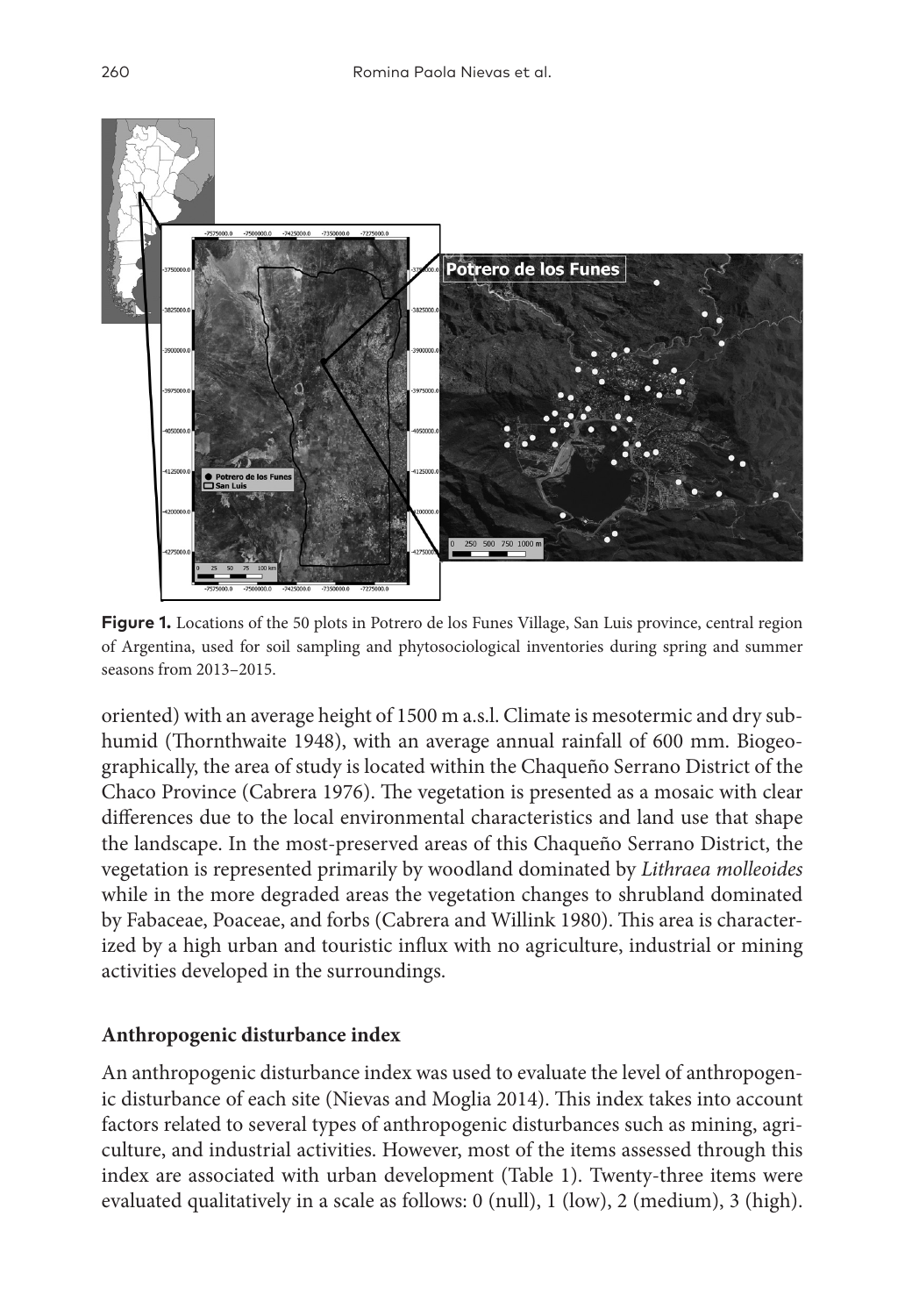| Anthropogenic disturbance index         |                                            |  |  |  |
|-----------------------------------------|--------------------------------------------|--|--|--|
| Cattle faeces                           | Water extraction pipes                     |  |  |  |
| Stray animals, breeding centres         | Mining activity                            |  |  |  |
| Overgrazing                             | Dams, reservoirs                           |  |  |  |
| Agricultural areas                      | Channelization                             |  |  |  |
| Clearing, wood extraction               | Stormwater/sewer drainage pipes            |  |  |  |
| Construction debris                     | Diverted channels                          |  |  |  |
| Soil Erosion                            | Isolated channels                          |  |  |  |
| Density of houses                       | Presence of gabions                        |  |  |  |
| Proximity to city/town                  | <b>Bridges</b>                             |  |  |  |
| Human trails and gravel/dirt roads      | Landfill, urban solid waste disposal areas |  |  |  |
| Payed roads                             | Others                                     |  |  |  |
| Constructions for recreational purposes |                                            |  |  |  |
| Evidence of fires                       |                                            |  |  |  |

**Table 1.** The 23 anthropogenic disturbance factors assessed in order to estimate the degree of human disturbance surrounding each site in Potrero de los Funes, San Luis province, central region of Argentina.

The score for each item was determined by comparison among sites with the same operator conducting the assessment in order to avoid differences in criteria. The values for every factor were summed to obtain the final score for each site.

## **Soil sampling**

Four soil samples were taken from the root zone with a 6 cm diameter cylinder and within the 10–30 cm in depth in each plot. Measured soil parameters included gravimetric moisture, electrical conductivity (EC) and pH, evaluated in 1:5 (by weight) soil-water extract using an EC meter and pH meter, respectively. Organic matter was determined through the Walkley and Black's method and nitrates were evaluated by chromotropic acid method (Padilla and Olivera 1991). Soil and phytosociological inventories were carried out at the same dates.

## **Vegetation sampling**

Satellite images were used to identify homogenous vegetation areas and the number of plots needed to perform a representative vegetation survey of the study area (700 ha). Fifty plots were established at random. Plot size was determined for each vegetation type using the minimal area method, meaning that the plot had to be large enough to represent community composition (Braun-Blanquet 1913). Vegetation plots were located at a maximum altitude of 1099 m a.s.l. due to the difficulty of access. Phytosociological inventories were performed and abundance-coverage values of taxa were recorded in order to identify patterns in the distribution of the species (Mueller-Dombois and Ellemberg 1974; Matteucci and Colma 1982). The plots were named after the dominant species present. Data were collected from 2013 to 2015 during the spring and summer seasons, which corresponded with the reproductive stage of most plants in the area. The species that could not be identified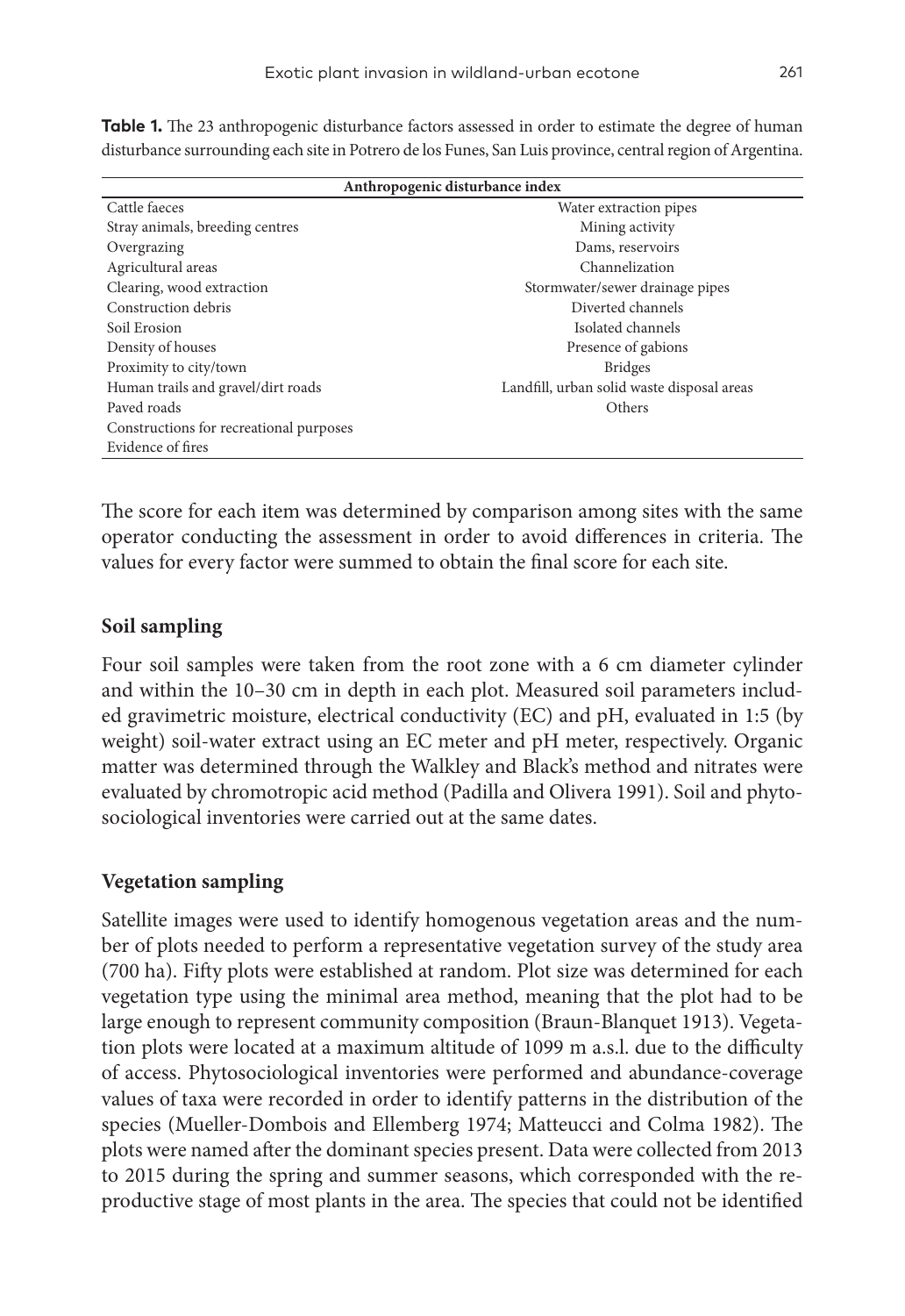in the field were taken to the laboratory for taxonomic identification using botanical catalogs (Zuloaga et al. 1994; Zuloaga and Morrone 1996; Zuloaga and Morrone 1999) and in accordance with the Instituto de Botánica Darwinion (Instituto de Botánica Darwinion 2014).

# **Data analysis**

Two data matrices representing environmental variables and vegetation abundance-coverage were constructed and the PC-ORD 5.0 software package was used for multivariate statistical analysis (Non-metric Multidimensional Scaling; NMDS) (Holt et al. 2009). NMDS was used to identify environmental variables related with the patterns of vegetation distribution, meaning the distribution of abundancecoverage of exotic species within the plots and communities. NMDS is an indirect ordination technique and an iterative method of sorting and, summarizing the multivariate relationships among sites. Environmental variables that were not significant contributors to explain the vegetation patterns were excluded from the final diagram (Chahouki 2013). In addition, Spearman's correlation analysis was used to evaluate the relationship between the stronger environmental variables identified by the NMDS and percentage exotic plants at each site. Correlations were only accepted if  $p \leq 0.01$ .

# **Results**

# **Anthropogenic disturbance, altitude, and soil characteristics**

The anthropogenic disturbance index varied among plots from values below 10 for the most preserved plots (ESPIN, MOLLE, CORTA) to values close to 20 for the most disturbed plots (CYNO, CARDA, CARDALCA). The altitude of the sites ranged from 911 m a.s.l. (CYNO1) to 1099 m a.s.l. (SOPHO11). Soil chemical characteristics also varied among plots, mainly in the nitrate content (Table 2).

# **Vegetation analysis**

Fifty phytosociological inventories were performed at the area of study (see Suppl. material 1: Phytosociological inventories). A total of 105 species were identified during the field assessments, 27 species were exotic, and 78 were native (Table 3).

The percentage of exotic plants species within the plots varied from 0% in the most preserved sites (ESPIN, SOPHO, CHILFLO) to 70% in the most disturbed sites (CARDA, CARDALCA). The abundance-coverage of exotic species also varied among plots with some dominated by exotics (CARDA, CYNO, HETERO). The minimum stress of the three axes in the NMDS ordination was 17.9. As part of the NMDS analysis, the Monte Carlo test showed a  $p = 0.004$  and the instability was 0.00386 in 500 iterations. The first three ordination axes explained a cumulative 60%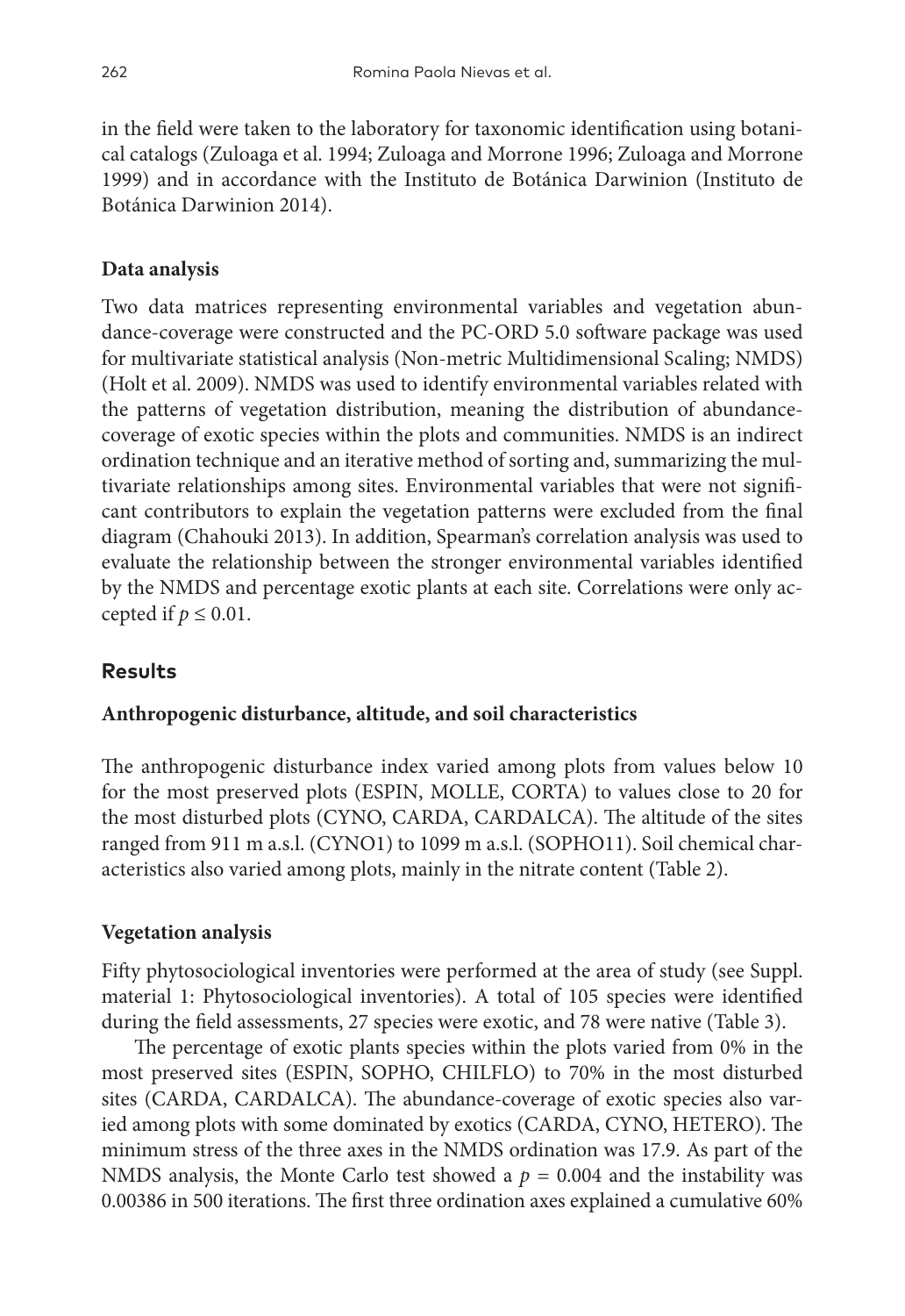| Plot ID             | Anthropogenic                | Altitude | Soil              | EC                    | pH              | Organic          | <b>Nitrates</b> |
|---------------------|------------------------------|----------|-------------------|-----------------------|-----------------|------------------|-----------------|
|                     | disturbance index (m a.s.l.) |          | moisture (%)      | $(mS\text{-}cm^{-1})$ |                 | matter $(\%)$    | (ppm)           |
| <b>ESPIN1</b>       | 7                            | 979      | $2.20 \pm 0.002$  | $0.6{\pm}0.12$        | $6.95 \pm 0.06$ | $0.7 + 0.02$     | 13.8±0.25       |
| ESPIN2              | $\,$ 8 $\,$                  | 997      | $2.20 \pm 0.0015$ | $0.6 \pm 0.1$         | $6.95 \pm 0.07$ | $0.7 \pm 0.03$   | $12.2 \pm 0.28$ |
| ESPIN3              | 8                            | 920      | $0.80 \pm 0.002$  | $1.35 \pm 0.13$       | $7.97 \pm 0.1$  | $0.45 \pm 0.01$  | $13 \pm 0.31$   |
| ESPIN4              | 7                            | 1009     | $2.20 \pm 0.03$   | $0.6 \pm 0.12$        | $6.95 \pm 0.05$ | $0.7 + 0.02$     | $13.2 \pm 0.45$ |
| <b>ESPIN5</b>       | 7                            | 978      | $2.20 \pm 0.03$   | $0.6{\pm}0.1$         | $6.95 \pm 0.1$  | $0.7 \pm 0.032$  | $13.3 \pm 0.19$ |
| <b>ESPIN6</b>       | 8                            | 980      | $2.54 \pm 0.002$  | $0.22 \pm 0.1$        | $7.42 \pm 0.07$ | $0.81 \pm 0.01$  | $12\pm0.18$     |
| <b>ESPIN7</b>       | 6                            | 998      | $1.61 \pm 0.0041$ | $0.23 \pm 0.1$        | 5.47±0.07       | $0.81 \pm 0.02$  | 12.6±0.27       |
| <b>ESPIN8</b>       | 9                            | 999      | $2.20 \pm 0.002$  | $0.6 \pm 0.12$        | $6.95 \pm 0.1$  | $0.7 \pm 0.025$  | $11 \pm 0.21$   |
| BC <sub>2</sub>     | 11                           | 967      | $17.16 \pm 0.01$  | $0.53 \pm 0.08$       | $6.54 \pm 0.1$  | $1.18 \pm 0.01$  | $31 \pm 0.8$    |
| BC1                 | 11                           | 968      | $17.20 \pm 0.01$  | $0.54 \pm 0.07$       | $6.44 \pm 0.1$  | $1.2 \pm 0.01$   | $28 + 0.7$      |
| <b>CHILFLO1</b>     | 12                           | 962      | $8.55 \pm 0.02$   | $0.7 \pm 0.07$        | $5.57 \pm 0.06$ | $1.2 \pm 0.005$  | $13.5 \pm 0.31$ |
| <b>CHILFLO2</b>     | 10                           | 992      | $8.55 \pm 0.04$   | $0.6 \pm 0.05$        | $5.5 \pm 0.05$  | $1.21 \pm 0.01$  | 9 ± 0.2         |
| <b>CHILFLO3</b>     | 12                           | 969      | $2.70 \pm 0.03$   | $0.69 \pm 0.07$       | $5.7 \pm 0.05$  | $1.19 \pm 0.01$  | $12 \pm 0.3$    |
| <b>CHILFLO4</b>     | 11                           | 994      | $8.55 \pm 0.04$   | $0.65 \pm 0.05$       | $5.6 \pm 0.06$  | $1.22 \pm 0.01$  | $10.2 \pm 0.27$ |
| <b>CORTA1</b>       | 9                            | 988      | $22.03 \pm 1.2$   | $0.27 \pm 0.03$       | $6.96 \pm 0.1$  | $0.25 \pm 0.003$ | $7.7 \pm 0.13$  |
| <b>CORTA2</b>       | 9                            | 973      | $28.1 \pm 1.3$    | $0.26 \pm 0.05$       | 7 ± 0.06        | $0.21 \pm 0.004$ | $3.1 \pm 0.08$  |
| <b>CORTA3</b>       | 8                            | 991      | $25.04 \pm 1.2$   | $0.25 \pm 0.05$       | $6.8 + 0.07$    | $0.23 \pm 0.002$ | $5.6 \pm 0.15$  |
| <b>CORTA4</b>       | 9                            | 958      | $20.02 \pm 1.3$   | $0.28 + 0.06$         | $6.78 \pm 0.07$ | $0.2 \pm 0.006$  | $6.2 \pm 0.17$  |
| <b>CORTA5</b>       | 8                            | 943      | $20.08 \pm 1.5$   | $0.24 \pm 0.05$       | $6.96 \pm 0.06$ | $0.27 \pm 0.003$ | 7 ± 0.17        |
| <b>HETSAL1</b>      | 9                            | 968      | $5.9 \pm 0.1$     | $0.3 \pm 0.05$        | $7.61 \pm 0.1$  | $1.1 \pm 0.002$  | $28 + 0.89$     |
| <b>HETSAL2</b>      | 10                           | 990      | $9.92 \pm 0.4$    | $0.13 \pm 0.04$       | $6.81 \pm 0.03$ | $0.72 \pm 0.002$ | $23 \pm 0.7$    |
| HETSAL3             | 10                           | 963      | $4.1 \pm 0.3$     | $0.28 + 0.05$         | $8.71 \pm 0.05$ | $0.31 \pm 0.002$ | $26 \pm 0.65$   |
| <b>HETSAL4</b>      | 9                            | 984      | $10.00 \pm 0.5$   | $0.13 \pm 0.02$       | $6.81 \pm 0.07$ | $0.72 \pm 0.003$ | 24.5±0.72       |
| HETSAL5             | 10                           | 964      | $10.02 \pm 0.4$   | $0.14 \pm 0.01$       | $7 + 0.07$      | $0.71 \pm 0.005$ | $28.2 \pm 0.68$ |
| <b>HETSAL6</b>      | 9                            | 961      | $0.65 \pm 0.02$   | $0.13 \pm 0.02$       | $6.81 \pm 0.08$ | $0.72 \pm 0.005$ | $28.1 \pm 0.73$ |
| CARDA3              |                              | 970      |                   |                       |                 | $1.03 \pm 0.01$  |                 |
|                     | 17                           |          | $15.14 \pm 0.6$   | $0.42 \pm 0.01$       | $7.05 \pm 0.05$ |                  | 11.5±0.35       |
| <b>CARDA2</b>       | 18                           | 1039     | $15.14 \pm 0.7$   | $0.48 + 0.02$         | $6.95 \pm 0.1$  | $1.05 \pm 0.01$  | $13 \pm 0.25$   |
| <b>CARDA1</b>       | 18                           | 1039     | $15.50 \pm 0.5$   | $0.42 \pm 0.02$       | $6.87 \pm 0.06$ | $1.04 \pm 0.013$ | $25 \pm 0.9$    |
| <b>CARDALCA</b>     | 20                           | 964      | $15.16 \pm 0.4$   | $0.41 \pm 0.01$       | $7.01 \pm 0.07$ | $1.03 \pm 0.015$ | $22 \pm 0.61$   |
| CYNO1               | 17                           | 911      | $0.8 \pm 0.003$   | $1.35 \pm 0.06$       | $7.97 \pm 0.1$  | $0.45 \pm 0.03$  | 31.5±0.82       |
| CYNO <sub>2</sub>   | 18                           | 955      | $4.1 \pm 0.05$    | $0.28 \pm 0.01$       | $8.71 \pm 0.13$ | $0.31 \pm 0.02$  | 28.8±0.75       |
| CYNO3               | 18                           | 976      | $10.00 \pm 0.5$   | $0.25 \pm 0.01$       | 7.96±0.15       | $0.44 \pm 0.02$  | $32 \pm 0.65$   |
| CYNO <sub>4</sub>   | 19                           | 984      | $9.95 \pm 0.5$    | $0.23 \pm 0.02$       | 7.89±0.11       | $0.49 \pm 0.03$  | $30\pm0.77$     |
| CYNO <sub>5</sub>   | 18                           | 963      | $9.00 \pm 0.4$    | $0.25 \pm 0.01$       | 8 ± 0.1         | $0.47 \pm 0.02$  | $29 \pm 0.91$   |
| <b>MOLLE1</b>       | 6                            | 1028     | $3.30 \pm 0.2$    | $0.14 \pm 0.01$       | $6.87 \pm 0.09$ | $0.26 \pm 0.01$  | $14.8 \pm 0.4$  |
| <b>MOLLE4</b>       | 6                            | 1083     | $3.19 \pm 0.3$    | $0.28 \pm 0.01$       | $6.29 \pm 0.07$ | $0.64 \pm 0.02$  | $39.1 \pm 0.7$  |
| MOLLE3              | 5                            | 998      | $3.24 \pm 0.17$   | $0.2{\pm}0.01$        | $6.5 \pm 0.06$  | $0.50 \pm 0.02$  | 15±0.5          |
| <b>MOLLE2</b>       | 6                            | 971      | $3.20 \pm 0.2$    | $0.28 + 0.02$         | $6.29 \pm 0.06$ | $0.64 \pm 0.023$ | $13 \pm 0.45$   |
| <b>TAGBID1</b>      | 9                            | 975      | $14.50 \pm 0.7$   | $0.17 \pm 0.01$       | 7.77±0.05       | $0.89 \pm 0.02$  | 15.6±0.65       |
| TEGBID2             | 8                            | 962      | $13.60 \pm 0.5$   | $0.25 \pm 0.01$       | 7.96±0.07       | $0.44 \pm 0.02$  | $12 \pm 0.51$   |
| <b>TEGBID3</b>      | 8                            | 1099     | $25.00 \pm 0.8$   | $0.21 \pm 0.01$       | 7.66±0.05       | $0.5 \pm 0.022$  | 22.5±0.48       |
| <b>TEGBID4</b>      | 9                            | 965      | $25.66 \pm 0.7$   | $0.23 \pm 0.01$       | 7.76±0.06       | $0.53 \pm 0.021$ | $20 \pm 0.52$   |
| TEGBID5             | 8                            | 991      | 15.66±1.2         | $0.21 \pm 0.02$       | 7.69±0.07       | $0.52 \pm 0.03$  | 15±0.56         |
| SOPHO8              | 4                            | 970      | $10.56 \pm 0.8$   | $0.17 \pm 0.02$       | $6.99 \pm 0.05$ | $0.98 \pm 0.01$  | 12.65±0.36      |
| SOPHO11             | 5                            | 1011     | $11.00 \pm 0.62$  | $0.15 \pm 0.01$       | $7.1 \pm 0.08$  | $0.96 \pm 0.02$  | $12\pm0.37$     |
| POLYXAN1            | 12                           | 959      | $16.12 \pm 0.6$   | $0.083 \pm 0.001$     | $5.55 \pm 0.08$ | $1.11 \pm 0.016$ | 13.5 6±0.4      |
| POLYXAN2            | 11                           | 965      | $5.65 \pm 0.34$   | $0.093 \pm 0.002$     | $5.65 \pm 0.07$ | $1.21 \pm 0.01$  | $15 \pm 0.38$   |
| <b>HETERO1</b>      | 10                           | 964      | 7.29±0.41         | $0.4 \pm 0.01$        | $6.95 \pm 0.09$ | $1.02 \pm 0.01$  | $15.6 \pm 0.41$ |
| HETERO <sub>2</sub> | 9                            | 948      | $7.70 \pm 0.5$    | $0.42 \pm 0.02$       | $7.09 \pm 0.05$ | $1.12 \pm 0.01$  | $22.3 \pm 0.6$  |
| HETERO3             | 12                           | 954      | $7.50 \pm 0.3$    | $0.44 \pm 0.01$       | $6.98 \pm 0.07$ | $1.52 \pm 0.016$ | $25.6 \pm 0.7$  |

**Table 2.** Anthropogenic Disturbance Index values, altitude and soil chemical parameters (average ± standard error) at the plots in Potrero de los Funes, San Luis province, central region of Argentina.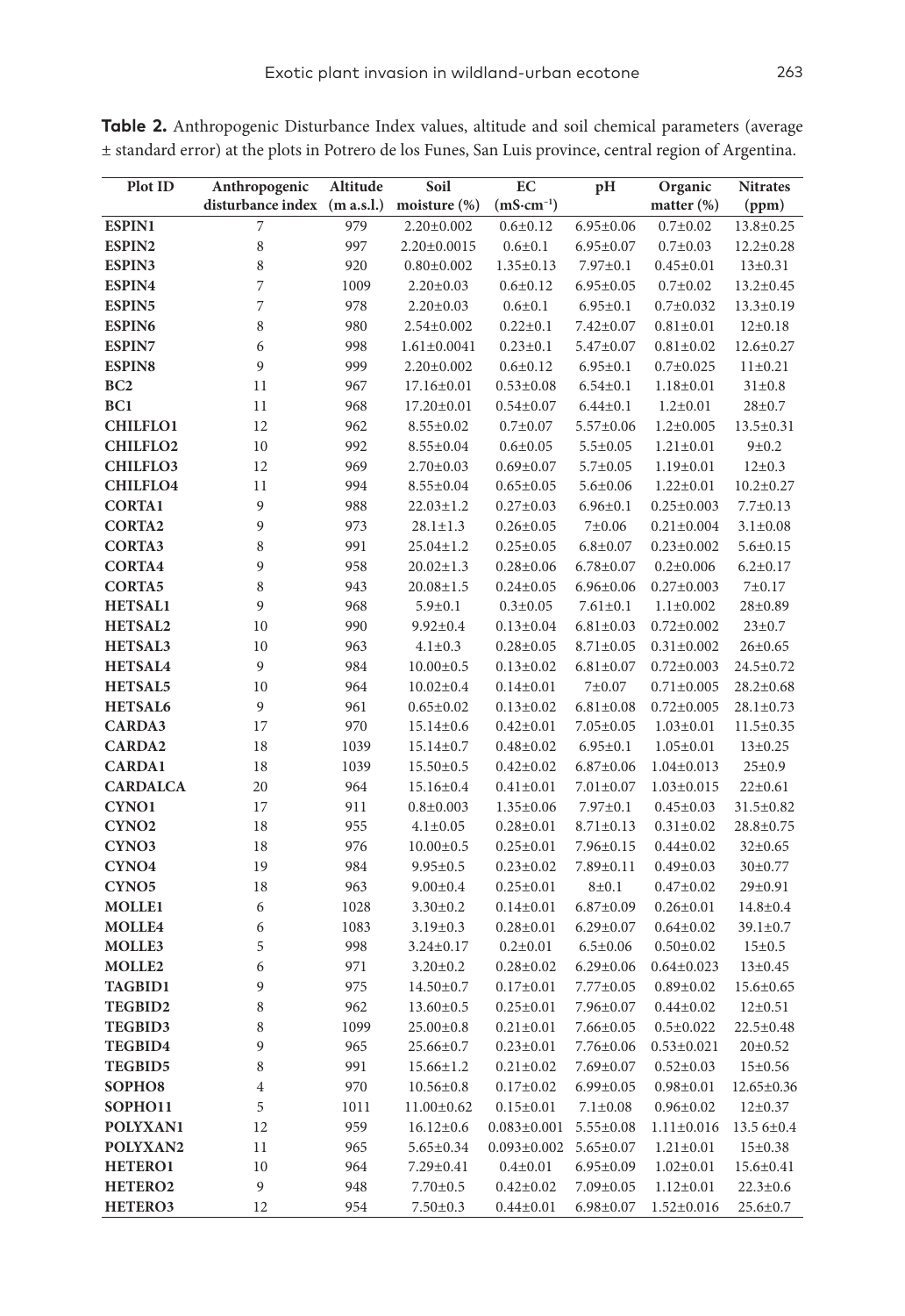**Table 3.** Species list of 105 taxa registered during the phytosociological inventories performed in Potrero de los Funes, San Luis province, central region of Argentina, from 2013–2015. Exotic species are indicated in bold.

| Species                                             | Code   | Species                                                                            | Code   |
|-----------------------------------------------------|--------|------------------------------------------------------------------------------------|--------|
| Abutilon grandifolium (Willd.) Sweet                | abugra | Jodina rhombifolia (Hook. & Arn.) Reissek                                          | jodrho |
| Acalypha poiretii Spreng.                           | acapoi | Justicia tweediana (Nees) Griseb.                                                  | justwe |
| Acanthostyles buniifolius (Hook. & Arn.)            | acabun | Lantana grisebachii Stuck. ex Seckt                                                | langri |
| R.M. King & H. Rob.                                 |        |                                                                                    |        |
| Aloysia gratissima (Gillies & Hook. ex              | alogra | Leptochloa crinita (Lag.)                                                          | lepcri |
| Hook.) Tronc. var. gratissima                       |        | P.M. Peterson & N.W. Snow                                                          |        |
| Amelichloa brachychaeta (Godr.) Arriaga &           | amebra | Lippia junelliana (Moldenke) Tronc.                                                | lipjun |
| Barkworth                                           |        |                                                                                    |        |
| Anemia tomentosa (Savigny) Sw.                      | anetom | Lithraea molleoides (Vell.) Engl.                                                  | litmol |
| Baccharis artemisioides Hook. & Arn.                | bacart | Lorentzianthus viscidus (Hook. & Arn.) R.M.<br>King & H. Rob.                      | lorvis |
| Baccharis flabellata Hook. & Arn.                   | bacfla | Malvastrum sp.                                                                     | malvas |
| Baccharis salicifolia (Ruiz & Pav.) Pers.           | bacsal | Medicago lupulina L.                                                               | medlup |
| Baccharis sp.                                       | rombac | Melica macra Nees                                                                  | melmac |
| Baccharis ulicina Hook. & Arn.                      | baculi | Melilotus albus Desr.                                                              | melalb |
| Bassia scoparia (L.) A.J. Scott                     | bassco | Morus alba L.                                                                      | moralb |
| Bidens pilosa L.                                    | bidpil | Nassella tenuissima (Trin.) Barkworth                                              | nasten |
| Bidens subalternans DC.                             | bidsub | Oenothera curtiflora W.L. Wagner & Hoch                                            | gaupar |
| Bothriochloa springfieldii (Gould) Parodi.          | botspr | Oxalis conorrhiza Jacq.                                                            | oxacon |
| Bouteloua curtipendula (Michx.) Torr.               | boucur | Pappophorum sp.                                                                    | paposp |
| Bowlesia incana Ruiz & Pav.                         | bowinc | Paspalum dilatatum Poir.                                                           | pasdil |
| Bromus catharticus Vahl                             | brocru | Plantago major L.                                                                  | plamaj |
| Carduus acanthoides L.                              | caraca | Poa annua L.                                                                       | poacsp |
| Carduus thoermeri Weinm.                            | cartho | Polygonum persicaria L.                                                            | polper |
| Celtis tala Gillies ex Planch.                      | celehr | Porlieria microphylla (Baill.)                                                     | pormic |
|                                                     |        | Descole, O'Donell & Lourteig                                                       |        |
| Cestrum parqui L'Hér.                               | cespar | <i>Prosopis caldenia</i> Burkart                                                   | procal |
| Chaptalia sp.                                       | chapsp | <i>Prosopis nigra</i> (Griseb.) Hieron.                                            | pronig |
| Cheilanthes buchtienii (Rosenst.) R.M. Tryon        | chebuc | Prunella vulgaris L.                                                               | pruvul |
| Chenopodium album L.                                | chealb | Rhodoscirpus asper (J. Presl & C. Presl)<br>Léveillé-Bourret, Donadío & J.R. Starr | rhoasp |
| Cirsium vulgare (Savi) Ten.                         | cirvul | Rosa rubiginosa L.                                                                 | rosrub |
| Clematis montevidensis Spreng.                      | clemon | Schinus fasciculatus (Griseb.) I.M.                                                | schfas |
| Colletia spinosissima J.F. Gmel.                    | colspi | Schizachyrium plumigerum (Ekman) Parodi                                            | schplu |
| Commelina erecta L.                                 | comere | Senna subulata (Griseb.) H.S. Irwin & Barneby                                      | sensub |
| Condalia microphylla Cav.                           | conmic | Setaria lachnea (Nees) Kunth                                                       | setlac |
| Cortaderia selloana (Schult. & Schult. f.)          | corsel | <i>Setaria parviflora</i> (Poir.) Kerguélen                                        | setpar |
| Asch. & Graebn.                                     |        |                                                                                    |        |
| Cosmos sulphureus Cav.                              | cossul | Sida spinosa L.                                                                    | sidspi |
| Cynodon dactylon (L.) Pers.                         | cyndac | Solanum elaeagnifolium Cav.                                                        | solela |
| Descurainia erodiifolia (Phil.)<br>Prantl ex Reiche | desero | Sonchus asper (L.) Hill                                                            | sonasp |
| Dichondra microcalyx (Hallier f.) Fabris            | dicmic | Sorghum halepense (L.) Pers.                                                       | sorhal |
| Eryngium horridum Malme                             | eryhor | Sophora linearifolia Griseb.                                                       | soplin |
| Euphorbia dentata Michx.                            | eupden | Symphyotrichum squamatum (Spreng.)<br>G.L. Nesom                                   | symsqu |
| Eustachys retusa (Lag.) Kunth                       | eusret | Tagetes minuta L.                                                                  | tagmin |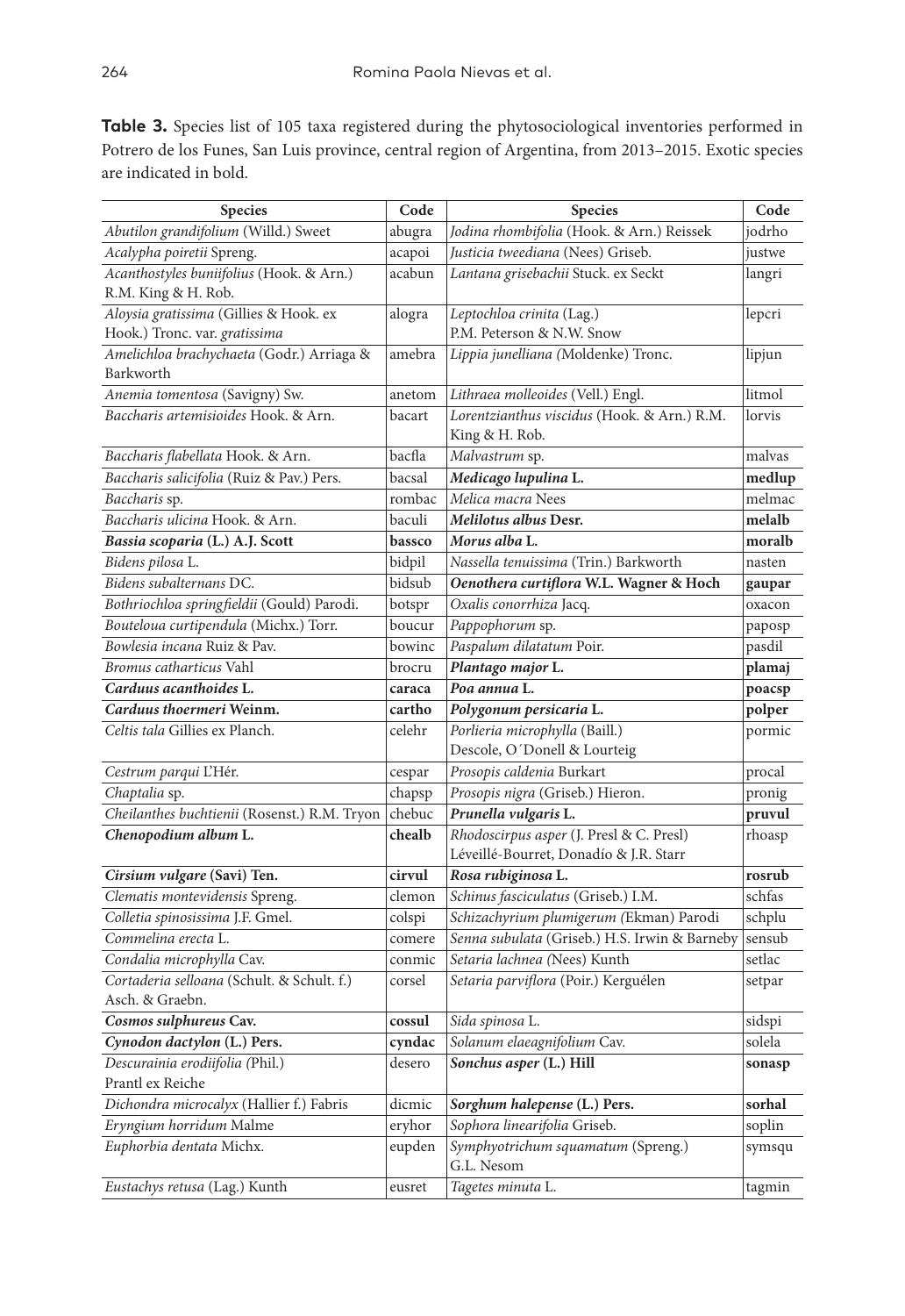| <b>Species</b>                            | Code   | <b>Species</b>                               | Code   |
|-------------------------------------------|--------|----------------------------------------------|--------|
| Evolvulus arizonicus A. Gray              | evoari | Taraxacum officinale F.H. Wigg.              | taroff |
| Evolvulus sericeus Sw.                    | evoser | Tarenaya aculeata (L.) Soares Neto & Roalson | cleacu |
| Flourensia thurifera (Molina) DC.         | floool | Tessaria absinthioides (Hook. & Arn.) DC.    | tesabs |
| Galium richardianum                       | galric | Trifolium repens L.                          | trirep |
| (Gillies ex Hook. & Arn.) Endl. ex Walp   |        |                                              |        |
| Galinsoga parviflora Cav.                 | galpar | Typha domingensis Pers.                      | typdom |
| Geoffroea decorticans                     | geodec | Ulmus sp.                                    | ulmusp |
| (Gillies ex Hook. & Arn.) Burkart         |        |                                              |        |
| Glandularia sp.                           | glalil | Urtica circularis (Hicken) Sorarú            | urtcir |
| Heimia salicifolia (Kunth) Link           | heisal | Vachellia astringens                         | vacast |
|                                           |        | (Gillies ex Hook. & Arn.) Speg.              |        |
| Heterosperma ovatifolium Cav.             | hetova | Vachellia caven (Molina) Seigler & Ebinger   | vaccav |
| Heterotheca subaxillaris (Lam.) Britton & | hetsub | Viola metajaponica Nakai                     | viomet |
| <b>Rusby</b>                              |        |                                              |        |
| Hydrocotyle bonariensis Lam.              | hydbon | Viola odorata L.                             | vioodo |
| Iresine diffusa Humb. & Bonpl. ex Willd   | iredif | Xanthium strumarium L.                       | xanstr |
| Ipomoea rubriflora O'Donell               | iporub | Xanthium spinosum L.                         | xanspi |
| Jarava pseudoichu (Caro) F. Rojas         | jarpse | Zinnia peruviana (L.) L.                     | zinper |
| Jarava ichu Ruiz & Pav.                   | jarich |                                              |        |

of variance in the dataset. The ordination final diagram showed that the pattern of distribution of exotic plants was positively related with anthropogenic disturbance, nitrate, soil moisture, and pH, and it was negatively related with altitude. The ordination diagram separated plots according to these environmental variables (Fig. 2). Soil moisture and anthropogenic disturbance showed positive correlations with axis one  $(r = 0.552$  and  $r = 0.561$ , respectively), whereas altitude showed a negative correlation  $(r = -0.600)$ . A weak positive correlation was found between pH and axis two  $(r =$ 0.504). Nitrate showed a positive correlation with axis three  $(r = 0.722)$ . No significant relationship among vegetation patterns, organic matter, and EC was found.

The following species were associated with axis 1: *Vachellia caven* (*r* = –0.630), *Cirsium vulgare* (*r* = 0.491), *Medicago lupulina* (*r* = 0.472), *Bouteloua curtipendula* ( $r = -0.459$ ), and *Flourensia thurifera* ( $r = -0.416$ ). The species associated with axis two were: *Xanthium spinosum* (*r* = –0.572), *Polygonum persicaria* (*r* = –0.570), *Xanthium strumarium* (*r* = –0.535), *Chenopodium album* (*r* = –0.499), *Bidens subalternans* ( $r = 0.448$ ), and *Tagetes minuta* ( $r = 0.419$ ). The species that were associated with axis three were: *Heterosperma ovatifolia* (*r* = 0.607), *Cynodon dactylon* (*r* = 0.541), *Salpichroa origanifolia* (*r* = 0.521), and *Cortaderia selloana* (*r* = –0.519) (Fig. 3). Species codes are explained in Table 3.

The plant communities related with higher altitudes were the ones dominated by "mollares" of *Lithraea molleoides*, "espinillares" of *Vachellia caven*, "chilcales" of *Flourensia thurifera*, and "soforales" of *Sophora linearifolia*. These plant communities were the most conserved and with the lowest percentages of exotic plants. These communities include the mature forest communities ("mollares") and their regressive succession stages: "espinillares" of *Vachellia caven*, "chilcales" of *Flourensia thurifera*, and "soforales" of *Sophora linearifolia*.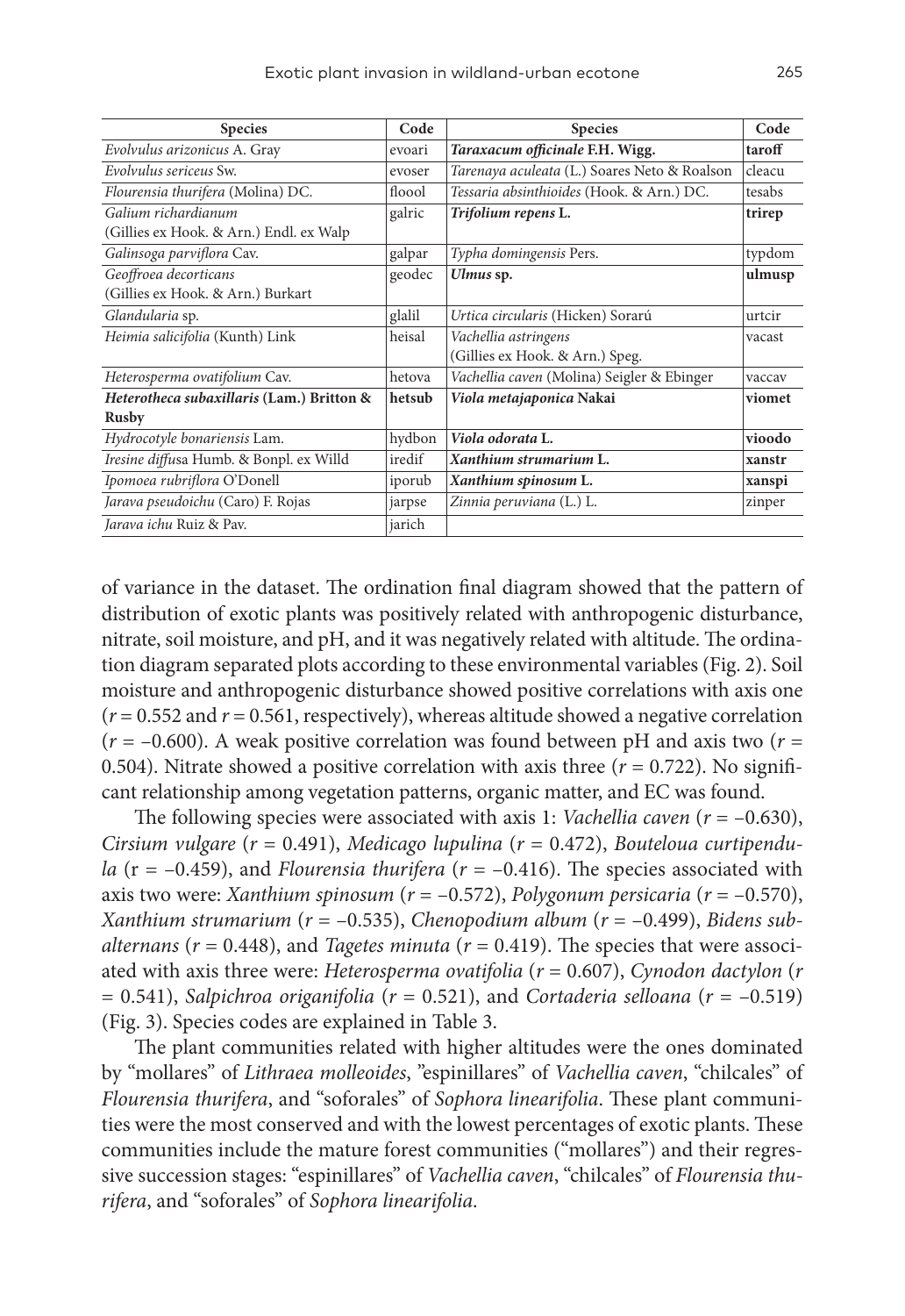

**Figure 2.** Plot ordination of non-metric multidimensional scaling (NMDS) based on the abundancecoverage data of plant species in Potrero de los Funes Village, San Luis province, central region of Argentina. Black dots represent the plots and the vectors the environmental variables related to NMDS axes (cutoff level  $r^2 = 0.22$ ). The names of the plots are determined by the dominant species within the plot: ESPIN ("espinillares"of *Vachellia caven*), CHILFLO ("chilcales" of *Flourensia thurifera*), MOLLE ("mollares" of *Lithraea molleoides*), SOPHO ("soforales" of *Sophora linearifolia*), HETSAL (*Heterosperma ovatifolium* and *Salpichroa origanifolia,*), TAGBIB (*Tagetes minuta* and *Bidens subalternans*), CYNO (*Cynodon dactylon*), CORTA (*Cortaderia selloana*), CARDA and CARDALCA ("cardales" of *Cirsium vulgare*), BC (*Prosopis caldenia*), HETERO ("alcanforales" of *Heterotheca subaxillaris*).

Exotic plant communities dominated by *Heterotheca subaxillaris* ("alcanforales") and *Cirsium vulgare* ("cardales") were found at lower altitudes, with high concentrations of nitrate and high percentages of soil moisture. *Medicago lupulina*, *Cirsium vulgare*, *Cynodon dactylon*, *Chenopodium album*, and *Xanthium spinosum* were exotic species common in disturbed and nitrogen-enriched sites together with native species such as *Salpichroa origanifolia*, *Heterosperma ovatifolium*, and *Oxalis conorrhiza*.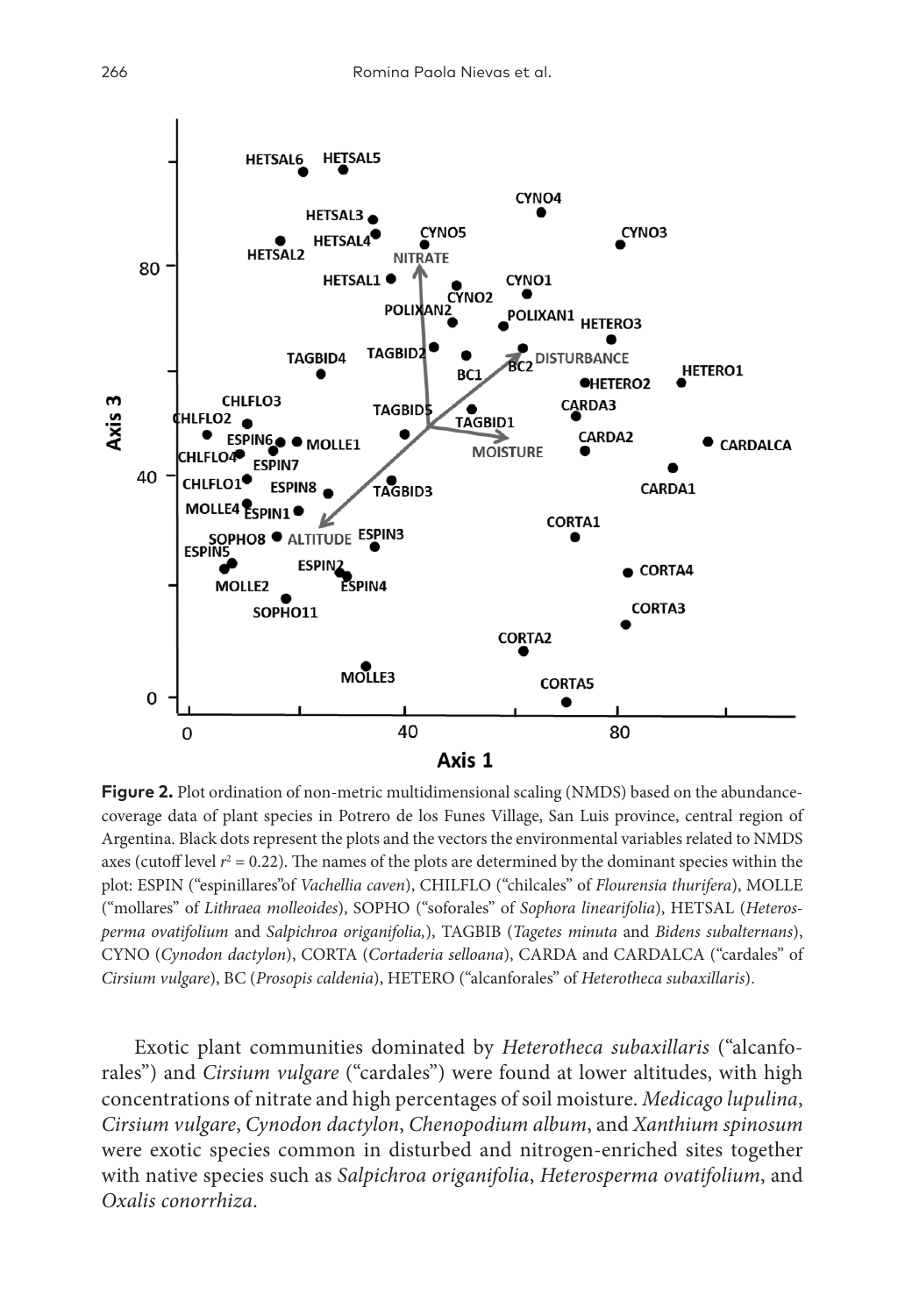

**Figure 3.** Species ordination of non-metric multidimensional scaling (NMDS) plot based on abundance-coverage data. Black dots represent the species and vectors of the environmental variables related to NMDS axes (cutoff level  $r^2 = 0.22$ ). All 105 species were included in NMDS, but for clarity only the 16 most abundant species were plotted on the ordination final diagram.

Spearman's correlation test confirmed that anthropogenic disturbance was the variable most strongly correlated with the percentage of exotic plants ( $r = 0.600$ ; *p* < 0.00004) followed by a moderate correlation with nitrate concentration on soil  $(r = 0.500; p < 0.01)$  and a negative correlation with altitude  $(r = -0.400; p < 0.01)$ . No significant correlation was found between percentage of exotic plants and pH, EC, or soil moisture  $(p > 0.01)$ .

### **Discussion**

In accordance with the hypothesis established in this investigation, a strong positive relationship between anthropogenic disturbance and abundance-coverage of exotic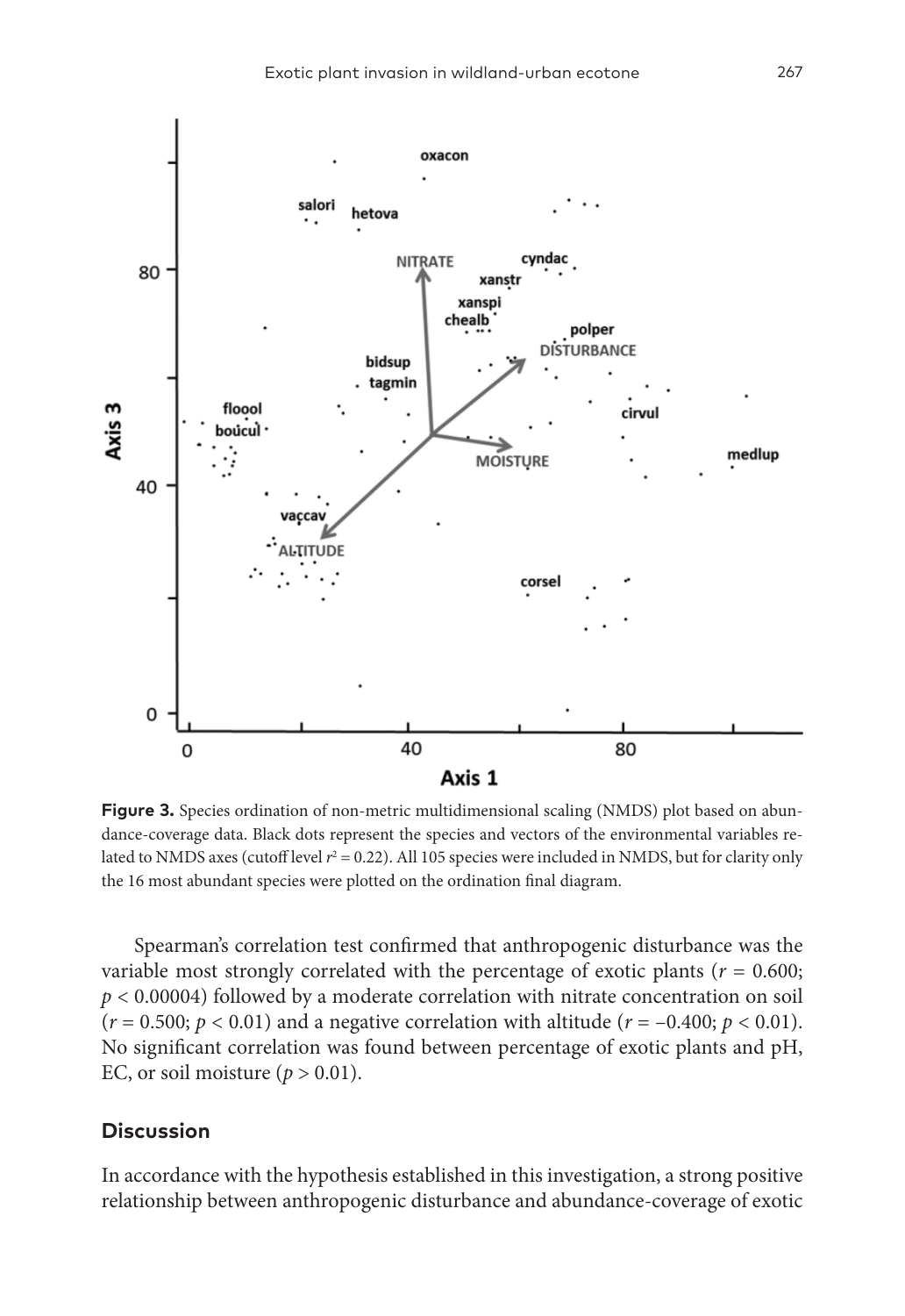plants was found. Many researchers have arrived at similar conclusions and reported that anthropogenic disturbance is a key factor in invasion success (Richardson et al. 2007; Geneletti and Dawa 2009; Prasad 2009; Xiao et al. 2016; Ariori et al. 2017). For example, Hierro et al. (2005) concluded that humans were the main driver of the expansion of the distribution area of several organisms, including plants, as part of their analysis of the biogeographic basis of plant invasion. They stated that species taken from their native range and moved beyond their natural dispersal barriers can increase their abundance due to the influence of a different set of ecosystem characteristics. Moreover, Wu et al. (2010) studied the patterns of plant invasion in China and reported that anthropogenic factors, including demography and tourism, were strongly correlated with the intensity of exotic plant invasion. They determined that human intervention was largely responsible for creating opportunities for a successful exotic invasion at regional scale.

In the last three decades, the area of study has experienced an increase in population growth, urbanization, and tourism influx that may explain the success of invasion reflected in our results. Most of the exotic plants found in the area of study were intentionally introduced as ornamentals and for landscaping purposes around houses, camping areas and recreational establishments. Additionally, unintentional human-mediated dispersal through contaminated footwear and clothes along hiking trails within the area may contribute to the expansion of the exotic plant distribution (Geneletti and Dawa 2009). Thus, the degradation of the structure and composition of plant communities in Potrero de los Funes can be explained by the level of anthropogenic disturbance.

A positive relationship between nitrate concentration in soil and patterns in vegetation distribution was found. Spearman's correlation test showed a significant relationship between nitrogen and the percentage of exotic plants, and hence available soil nitrogen in the area was an important soil characteristic related with the invasibility of the species found. Nitrogen availability is known to be important in limiting the primary production in terrestrial ecosystems (Kolb and Alpert 2003) and it has been reported that high nitrogen levels in soil increase the probability of invasive plant presence (James et al. 2008; Menuz and Kettenring 2013; Novoa et al. 2014). Hewins and Hyatt (2010) in their study about the flexibility of nitrogen uptake and assimilation mechanisms in biological invasions concluded that if exotic species can respond quickly to increases of nitrogen-related compounds and have a greater affinity for available forms of nitrogen, such as nitrate, they could invade at an accelerated rate. This agrees with what was observed through our results. Urban grasslands as defined by Groffman et al. (2009) can be heavily fertilized for aesthetic purposes and can represent considerable sources of nitrogen, especially if over-fertilized and overwatered. However, urban grasslands also have the potential for N retention as they have an extended growing season compared to native and agricultural ecosystems (Raciti et al. 2008). Designing nitrogen management strategies to control the rate, time, and application of fertilizers in order to reduce nitrate export to surrounding areas can be useful in the control of exotic plants expansion throughout the territory.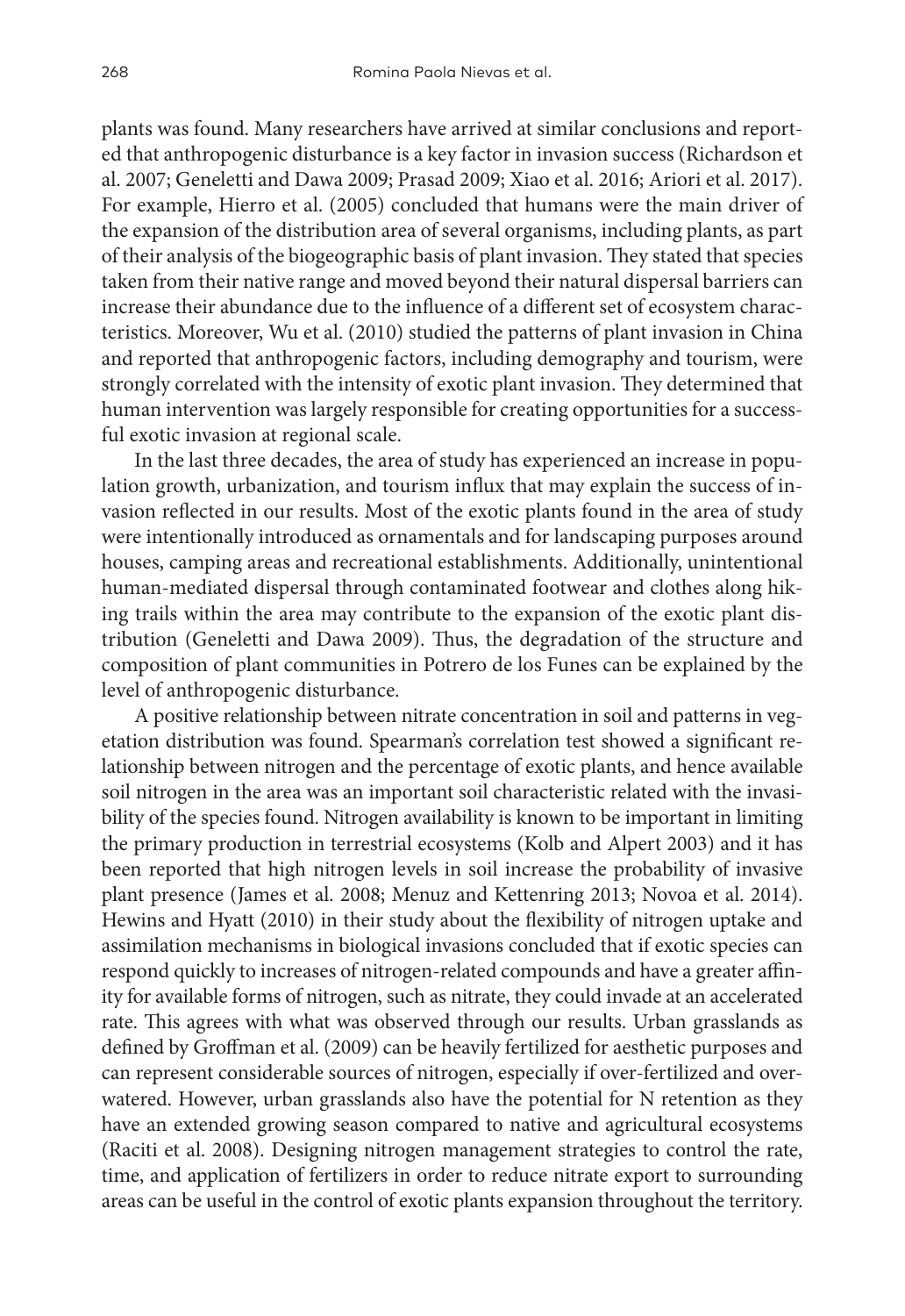A negative relationship was found between abundance-coverage of exotic species with altitude, which was consistent with observations from other investigations (Pauchard and Alaback 2002; Magee et al. 2008; Wu et al. 2010; Menuz and Kettenring 2013). Altitude seems to be a relatively important explanatory variable for the pattern of vegetation distribution observed, because it suggests that lower altitudes are more prone to successful invasion than areas at higher elevations. Pauchard and Alaback (2002) noted that plant invasions were mainly restricted to lowlands because of the hard climate conditions found in highlands and the limited or infrequent access of humans to those areas. Differences in climate conditions along changes in altitude could not be estimated in Potrero de los Funes; however, the access to the highest areas is difficult and this could be limiting anthropogenic disturbance and in turn exotic plant dispersion. Yet, this could change as the urbanization limit moves upward in the Sierras System. Monitoring the extension of the distribution of the exotic plants in an altitude gradient is crucial for the conservation of the communities still unaffected by invasion.

Through the NMDS analysis, it was possible to identify a weak relationship between the pattern of vegetation distribution and soil moisture. Additionally, no significant correlation was found when the Spearman correlation test was applied. Although the presence and abundance of invasive plants is usually favored by the increase of soil moisture (Sanz-Elorza et al. 2006; Richardson et al. 2007; Menuz and Kettenring 2013), it was not the case for the area of study. Even though the authors were able to identify a larger proportion of exotic plant species in areas closer to the river, it might be necessary to obtain a larger dataset to arrive at a more conclusive result regarding the effect of soil moisture and proximity to riparian areas on invasion success.

A weakly positive correlation between pH and the pattern of vegetation distribution was found. Though plant communities with a high proportion of invasive species are usually distributed on acidic soils, which have greater availability of nitrates (Ross et al. 2011; Novoa et al. 2014), that was not the case for Potrero de los Funes as the pH did not vary across the area of study. Similar to pH, the variability in EC was minimal for sampled soils as all soils were classified as non-saline (Peña Zubiate 2002). Other studies have reported a negative association between plant invasion and soil salinity. For example, Perelman et al. (2007) studied the patterns of exotic and native species richness across the Flooding Pampas of Argentina. Their results indicated that native and exotic species numbers decreased along a gradient of increasing soil salinity. However, in our case we found no influence of EC on exotic plants across sites.

No correlation between organic matter and exotic plants was observed in this study. Knicker et al. (2000) observed a connection between invasiveness and organic matter; however, other authors have arrived to different conclusions. Novoa et al. (2014) quantified the changes in soil chemical properties of coastal ecosystems of the Iberian Peninsula caused by the invasion of *Carpobrotus edulis*. One of the parameters analyzed was organic matter content. The results indicated that organic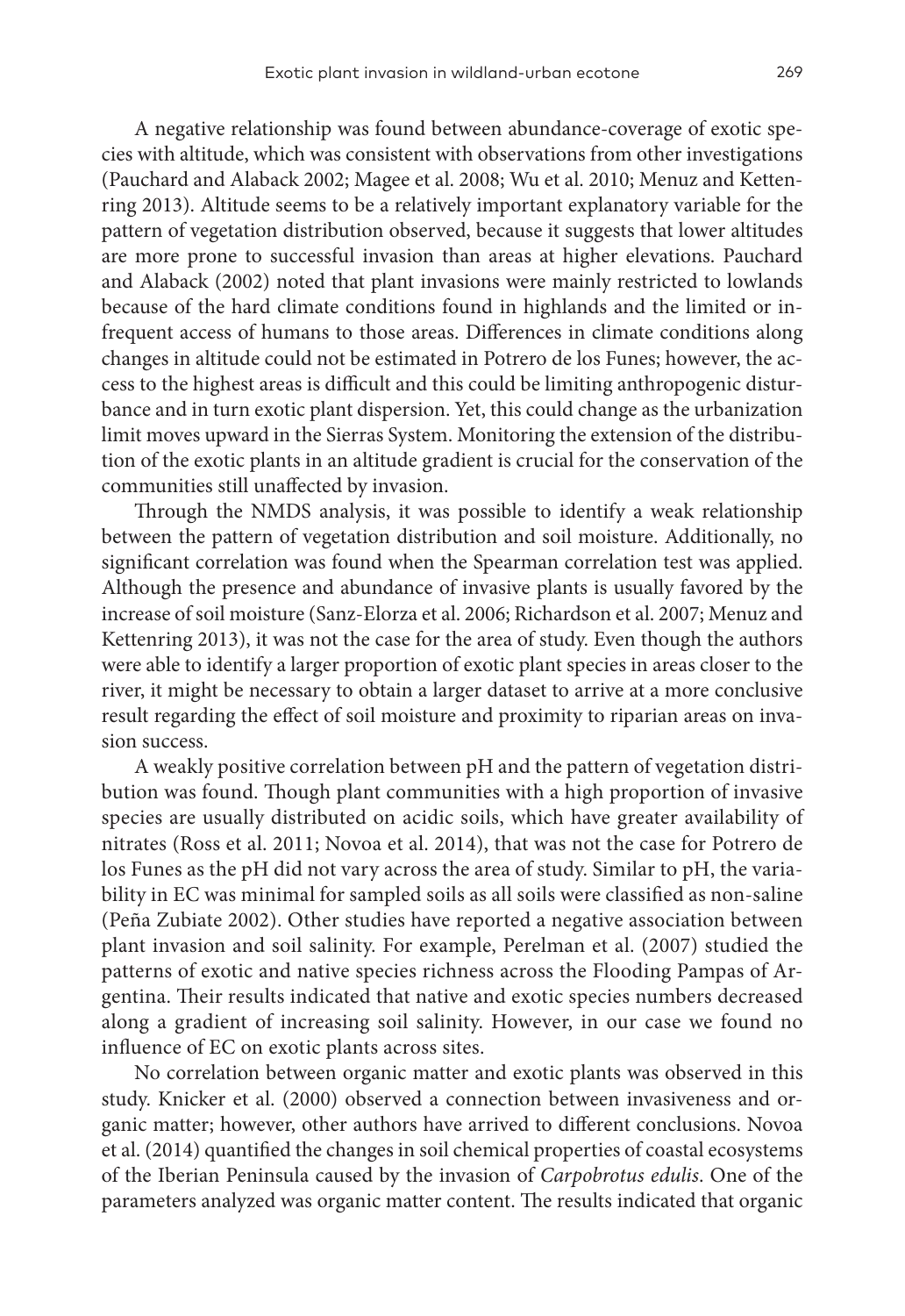content was significantly higher in soils invaded by *C. edulis* in comparison to soils with native vegetation in three of the six sampled areas. However, one of the sampled areas showed that organic matter content was similar in invaded and non-invaded areas. They concluded that the connection between content of organic matter and plant invasion depends on the initial characteristics of the invaded ecosystems. In our system, organic matter content showed no significant variations between invaded and non-invaded sites, with litter production being similar in both cases.

Anthropogenic disturbance, nitrate concentration, and altitude were the most important factors influencing the success of exotic plant invasion in Potrero de los Funes. This study provides the first insight regarding the relationships between exotic plant success and site characteristics in a natural-urban gradient ecosystem of the central area of Argentina.

## **Acknowledgements**

We gratefully acknowledge Instituto de Química de San Luis "Dr. Roberto Olsina" – Consejo Nacional de Investigaciones Científicas y Tecnológicas (INQUISAL-CONICET) and Universidad Nacional de San Luis (Project PROICO 2-1914 and PROICO 3-0716) for financial support. We thank Rebecca Meissner and Robert Coville for the valuable language and grammar revision of the manuscript. Finally, we would like to thank two anonymous reviewers for their comments that helped to improve the quality of this manuscript.

## **References**

- Ariori C, Aiello-Lammens ME, Silander JA (2017) Plant invasion along an urban-to-rural gradient in northeast Connecticut. Journal of Urban Economics 3: 1–13. [https://doi.](https://doi.org/10.1093/jue/jux008) [org/10.1093/jue/jux008](https://doi.org/10.1093/jue/jux008)
- Braun-Blanquet J (1913) Die Vegetationsverhältnisse der Schneestufe in den Rätisch Lepontischen Alpen: ein Bild des Pflanzenlebens an seinen äußersten Grenzen; (mit einer Isochionenkarte, 4 Lichtdrucktafeln und Textfiguren). Georg, in Komm.
- Cabrera AL (1976) Enciclopedia Argentina de agricultura y jardinería: regiones fitogeográficas Argentinas. Acme, 85 pp.
- Cabrera AL, Willink K (1980) Biogeografía de América Latina. Secretaría de los Estados Americanos. Programa de Desarrollo Científico y Tecnológico. Monografía No. 13, Washington, DC, 122 pp.
- Calderon MR, Moglia MM, Nievas RP, Colombetti PL, González SP, Jofré MB (2017) Assessment of the environmental quality of two urbanized lotic systems using multiple indicators. River Research and Applications 1–11.<https://doi.org/10.1002/rra.3160>
- Chahouki M (2013) Classification and ordination methods as a tool for analyzing of plant communities. In: Freitas LV, Freitas APBR (Eds) Multivariate Analysis in Management, Engineering and the Sciences. In TechOpen, London, UK, 221–252. [https://doi.](https://doi.org/10.5772/54101) [org/10.5772/54101](https://doi.org/10.5772/54101)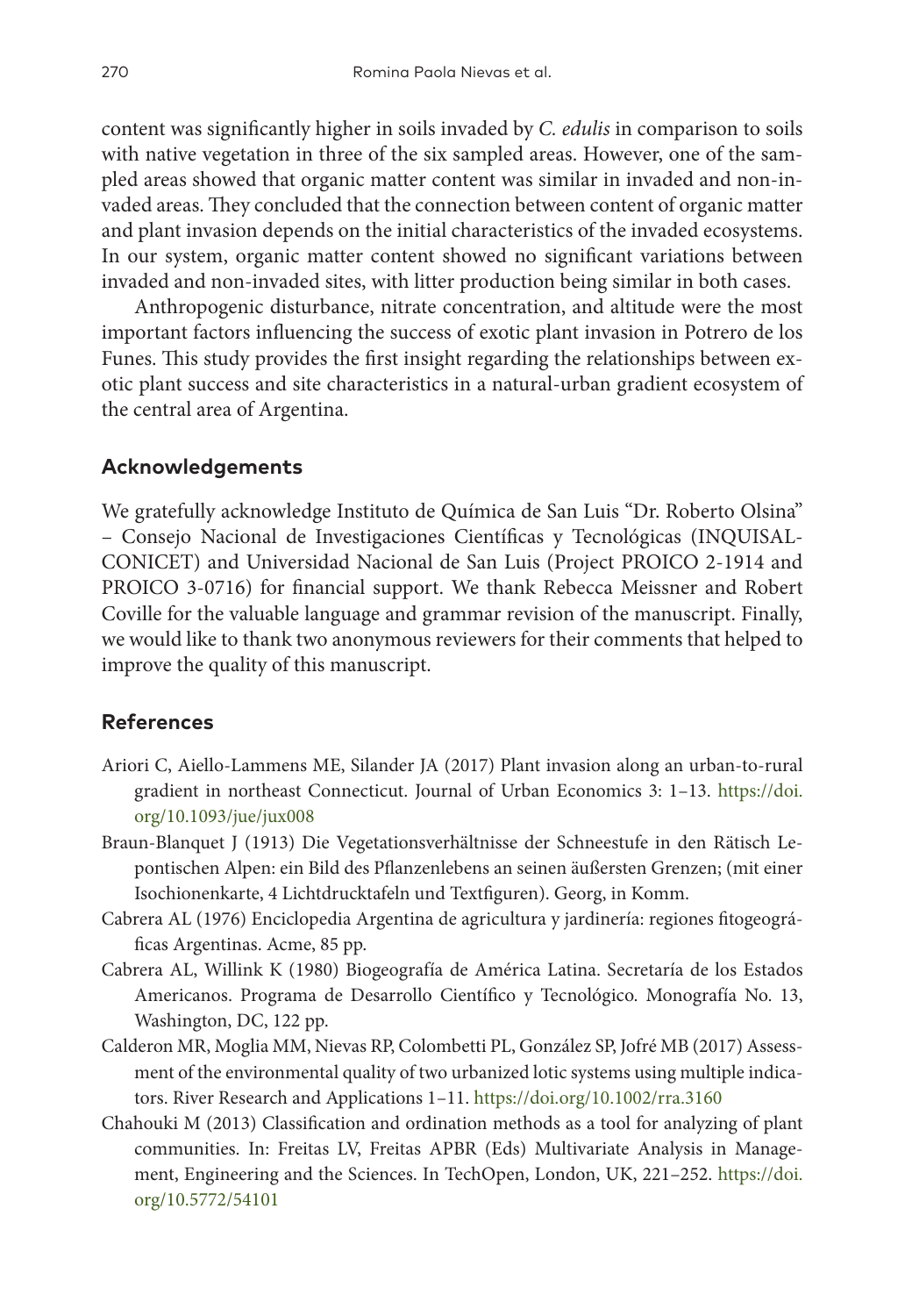- Ehrenfeld JG (2003) Effects of exotic plant invasions on soil nutrient cycling processes. Ecosystems (New York, N.Y.) 6(6): 503–523. <https://doi.org/10.1007/s10021-002-0151-3>
- Elton C (1958) The reasons for conservation. In: Richardson DM, Pysek P (Eds) The Ecology of Invasions by Animals and Plants. Springer, Boston, MA, 143–153. [https://doi.](https://doi.org/10.1007/978-94-009-5851-7_8) [org/10.1007/978-94-009-5851-7\\_8](https://doi.org/10.1007/978-94-009-5851-7_8)
- Fridley J, Stachowicz J, Naeem S, Sax D, Seabloom E, Smith M, Holle B (2007) The invasion paradox: Reconciling pattern and process in species invasions. Ecology 88(1): 3–17. [https://doi.org/10.1890/0012-9658\(2007\)88\[3:TIPRPA\]2.0.CO;2](https://doi.org/10.1890/0012-9658(2007)88%5B3:TIPRPA%5D2.0.CO;2)
- Geneletti D, Dawa D (2009) Environmental impact assessment of mountain tourism in developing regions: A study in Ladakh, Indian Himalaya. Environmental Impact Assessment Review 29(4): 229–242.<https://doi.org/10.1016/j.eiar.2009.01.003>
- Ghersa C, De la Fuente E, Suarez S, León R (2002) Woody species invasion in the Rolling Pampa grasslands, Argentina. Agriculture, Ecosystems & Environment 88(3): 271–278. [https://doi.org/10.1016/S0167-8809\(01\)00209-2](https://doi.org/10.1016/S0167-8809(01)00209-2)
- Groffman P, Williams C, Pouyat R, Band L, Yesilonis I (2009) Nitrate leaching and nitrous oxide flux in urban forests and grasslands. Journal of Environmental Quality 38(5): 1848–1860. <https://doi.org/10.2134/jeq2008.0521>
- Hegazy A, Mussa S, Farrag H (2008) Invasive plant communities in the Nile delta coast. Global Journal of Environmental Research 2: 53–61.
- Hewins D, Hyatt L (2010) Flexible N uptake and assimilation mechanisms may assist biological invasion by *Alliaria petiolata.* Biological Invasions 12(8): 2639–2647. [https://doi.](https://doi.org/10.1007/s10530-009-9671-5) [org/10.1007/s10530-009-9671-5](https://doi.org/10.1007/s10530-009-9671-5)
- Hierro JL, Maron J, Callaway R (2005) A biogeographical approach to plant invasions: The importance of studying exotics in their introduced and native range. Journal of Ecology 93(1): 5–15.<https://doi.org/10.1111/j.0022-0477.2004.00953.x>
- Hill S, Peter T, Micheller L (2005) Relationships between anthropogenic disturbance, soil properties and plant invasion in endangered Cumberland Plain Woodland, Australia. Austral Ecology 30(7): 775–788. <https://doi.org/10.1111/j.1442-9993.2005.01518.x>
- Holt EA, McCune B, Neitlich P (2009) Community gradients of macrolichens in the Noatak National Preserve, Alaska, USA. Botany 87: 241–252.<https://doi.org/10.1139/B08-142>
- Instituto de Botánica Darwinion (2014) Catálogo de las plantas vasculares de Argentina. <http://www2.darwin.edu.ar/Proyectos/FloraArgentina/FA.asp>
- Instituto Nacional de Estadística y Censos (INDEC) (2010) Resultados definitivos censo 2010.<http://www.censo2010.indec.gov.ar/resultadosdefinitivos.asp>
- James JJ, Davies KW, Sheley RL, Aanderud Z (2008) Linking nitrogen partitioning and species abundance to invasion resistance in the Great Basin. Oecologia 156(3): 637–648. <https://doi.org/10.1007/s00442-008-1015-0>
- Keane RM, Crawley MJ (2002) Exotic plant invasions and the enemy release hypothesis. Trends in Ecology & Evolution 17(4): 164–170. [https://doi.org/10.1016/S0169-](https://doi.org/10.1016/S0169-5347(02)02499-0) [5347\(02\)02499-0](https://doi.org/10.1016/S0169-5347(02)02499-0)
- Knicker H, Saggar S, Baumler R, Mcintosh P, Kogel-Knaber I (2000) Soil organic matter transformations induced by *Hieracium pilosella* L. in tussock grassland of New Zealand. Biology and Fertility of Soils 32(3): 194–201.<https://doi.org/10.1007/s003740000234>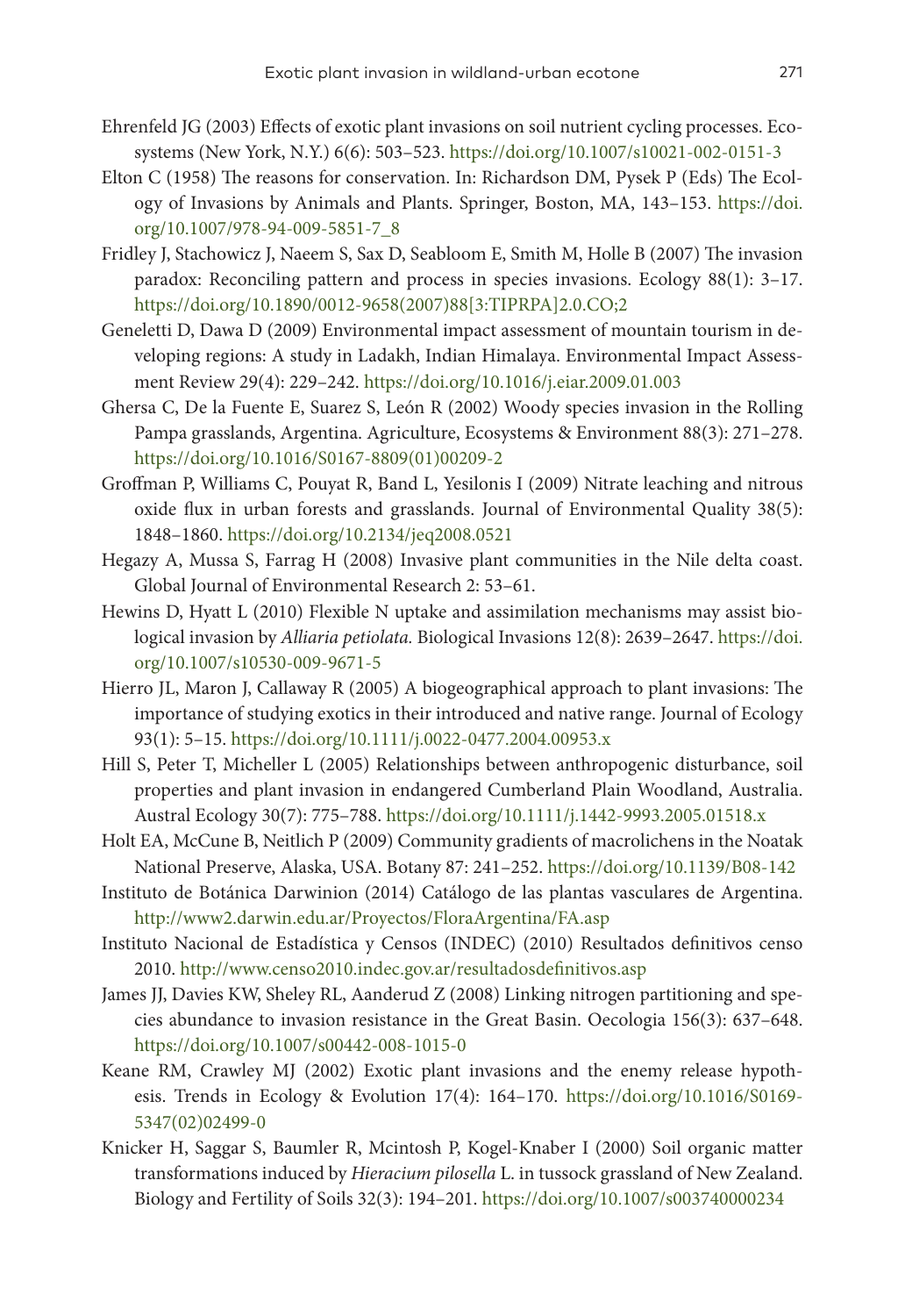- Kolb A, Alpert P (2003) Effects of nitrogen and salinity on growth and competition between a native grass and an invasive congener. Biological Invasions 5(3): 229–238. [https://doi.](https://doi.org/10.1023/A:1026185503777) [org/10.1023/A:1026185503777](https://doi.org/10.1023/A:1026185503777)
- Lee M (2001) Non-native plant invasions in Rocky Mountain National Park: linking species traits and habitat characteristics. PhD thesis, Colorado: State University.
- Lonsdale WM (1999) Global patterns of plant invasions and the concept of invasibility. Ecology 80(5): 1522–1536. [https://doi.org/10.1890/0012-9658\(1999\)080\[1522:GPOPIA\]2.0.CO;2](https://doi.org/10.1890/0012-9658(1999)080%5B1522:GPOPIA%5D2.0.CO;2)
- Mack RN, Simberloff D, Lonsdale WM, Evans H, Clout M, Bazzaz FA (2000) Biotic invasions: Causes, epidemiology, global consequences, and control. Ecological Applications 10(3): 689–710. [https://doi.org/10.1890/1051-0761\(2000\)010\[0689:BICEGC\]2.0.CO;2](https://doi.org/10.1890/1051-0761(2000)010%5B0689:BICEGC%5D2.0.CO;2)
- Magee TK, Ringold PL, Bollman MA (2008) Alien species importance in native vegetation along wadeable streams, John Day River basin, Oregon, USA. Plant Ecology 195(2): 287–307. <https://doi.org/10.1007/s11258-007-9330-9>
- Matteucci S, Colma A (1982) Metodología para el estudio de la vegetación. Secretaría General de los Estados Americanos. Programa de Desarrollo Científico y Tecnológico. Eva V. Chesneau Publishers, Washington, DC, 168 pp.
- Menuz DR, Kettenring KM (2013) The importance of roads, nutrients, and climate for invasive plant establishment in riparian areas in the northwestern United States. Biological Invasions 15(7): 1601–1672. <https://doi.org/10.1007/s10530-012-0395-6>
- Mueller-Dombois D, Ellemberg YH (1974) Aims and Methods of Vegetation Ecology. John Willey & Sons publishers, New York, 547 pp.
- Nievas R, Moglia M (2014) La vegetación de ribera como indicadora de calidad ambiental en ríos serranos de la provincia de San Luis (Argentina). Biologia Acuatica 301–308.
- Novoa A, Rodríguez R, Richardson D, González L (2014) Soil quality: A key factor in understanding plant invasion? The case of *Carpobrotus edulis* (L.) NE Br. Biological Invasions 16(2): 429–443. <https://doi.org/10.1007/s10530-013-0531-y>
- Padilla J, Olivera E (1991) Métodos de análisis químico de suelos y plantas: muestreo, preparación de la muestra, digestiones y extracciones. Departamento de Suelos, Universidad Autónoma Chapingo, Chapingo, México, 108 pp.
- Pauchard A, Alaback P (2002) La amenaza de plantas invasoras. Chile Forestal 289: 13–15.
- Pauchard A, Milbau A, Albihn A, Alexander J, Burgess T, Daehler C, Haider S (2016) Nonnative and native organisms moving into high elevation and high latitude ecosystems in an era of climate change: New challenges for ecology and conservation. Biological Invasions 18(2): 345–353.<https://doi.org/10.1007/s10530-015-1025-x>
- Peña Zubiate CA (2002) Análisis de suelos. Interpretación para usos agronómicos y taxonómicos. Instituto Nacional de Tecnología Agropecuaria, San Luis, Argentina, 115 pp.
- Perelman SB, Chaneton EJ, Batista WB, Burkart SE, Leon RJ (2007) Habitat stress, species pool size and biotic resistance influence exotic plant richness in the Flooding Pampa grasslands. Journal of Ecology 95(4): 662–673. [https://doi.org/10.1111/j.1365-](https://doi.org/10.1111/j.1365-2745.2007.01255.x) [2745.2007.01255.x](https://doi.org/10.1111/j.1365-2745.2007.01255.x)
- Prasad AE (2009) Tree community change in a tropical dry forest: The role of roads and exotic plant invasion. Environmental Conservation 36(3): 201–207. [https://doi.org/10.1017/](https://doi.org/10.1017/S0376892909990257) [S0376892909990257](https://doi.org/10.1017/S0376892909990257)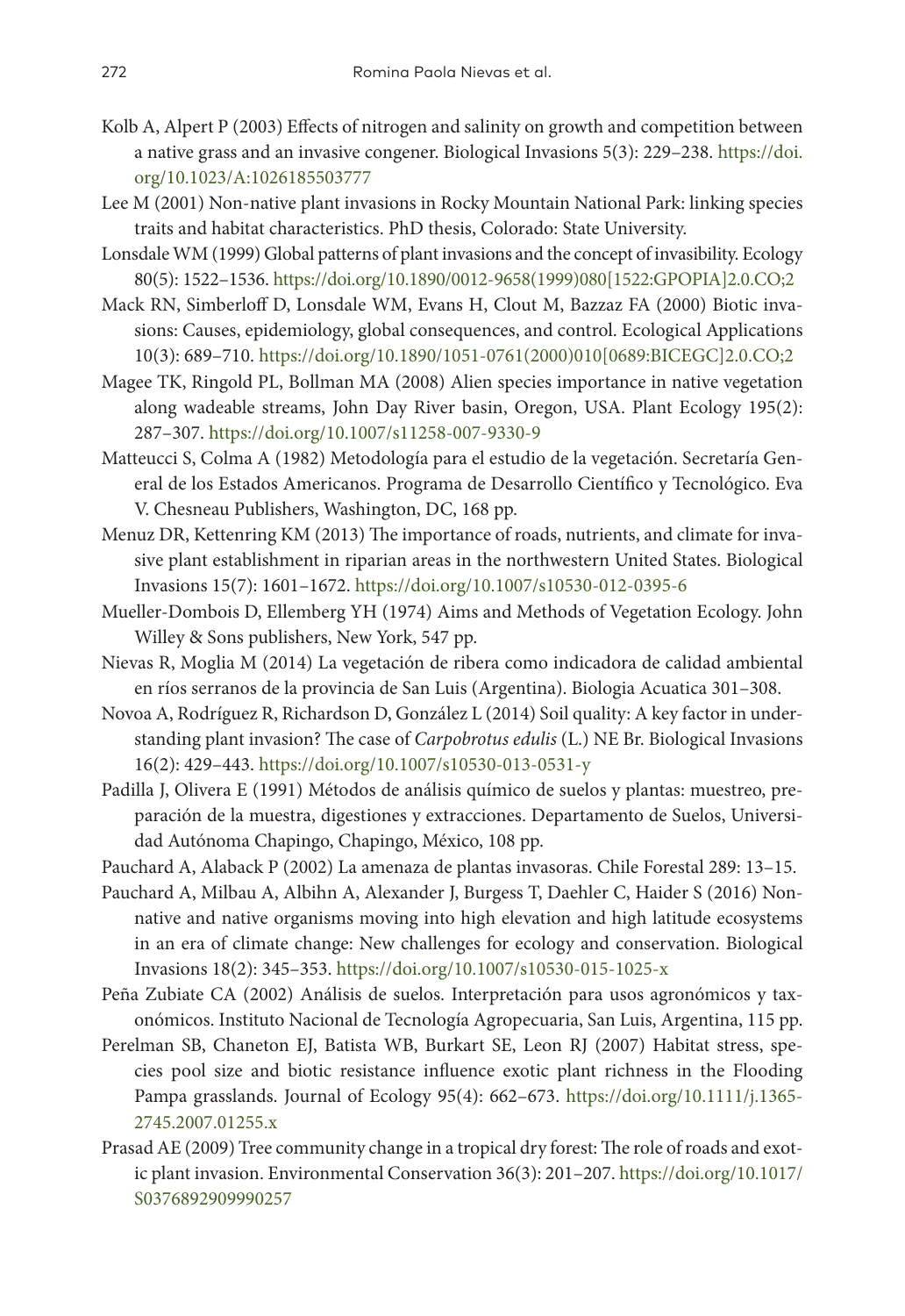- Pyšek P, Richardson D (2006) The biogeography of naturalization in alien plants. Journal of Biogeography 33(12): 2040–2050. <https://doi.org/10.1111/j.1365-2699.2006.01578.x>
- Raciti SM, Groffman PM, Fahey TJ (2008) Nitrogen retention in urban lawns and forests. Ecological Applications 18(7): 1615–1626. <https://doi.org/10.1890/07-1062.1>
- Rejmánek M, Richardson D (1996) What attributes make some plant species more invasive? Ecology 77(6): 1655–1661. <https://doi.org/10.2307/2265768>
- Richardson DM, Holmes PM, Esler KJ, Galatowitsch SM, Stromberg JC, Kirkman SP, Pysek P, Hobbs RJ (2007) Riparian vegetation: Degradation, alien plant invasions, and restoration prospects. Diversity & Distributions 13(1): 126–139. [https://doi.org/10.1111/](https://doi.org/10.1111/j.1366-9516.2006.00314.x) [j.1366-9516.2006.00314.x](https://doi.org/10.1111/j.1366-9516.2006.00314.x)
- Ringold PL, Magee TK, Peck DV (2008) Twelve invasive plant taxa in US western riparian ecosystems. Journal of the North American Benthological Society 27(4): 949–966. <https://doi.org/10.1899/07-154.1>
- Ross KA, Ehrenfeld JG, Patel MV (2011) The effects of nitrogen addition on the growth of two exotic and two native forest understory plants. Biological Invasions 13(10): 2203– 2216.<https://doi.org/10.1007/s10530-011-0034-7>
- Sanz-Elorza M, Dana ED, Sobrino E (2006) Invasibility of an inland area in NE Spain by alien plants. Acta Oecologica 29(1): 114–122.<https://doi.org/10.1016/j.actao.2005.09.001>
- Stohlgren TJ, Binkley D, Ginebra W, Chong M, Kalkhan L, Schell K, Bull Y, Newma Y, Bashkin M, Yowhan Y (1999) Exotic plant species invade hot spots of native plant diversity. Ecological Monographs 69(1): 25–46. [https://doi.org/10.1890/0012-](https://doi.org/10.1890/0012-9615(1999)069%5B0025:EPSIHS%5D2.0.CO;2) [9615\(1999\)069\[0025:EPSIHS\]2.0.CO;2](https://doi.org/10.1890/0012-9615(1999)069%5B0025:EPSIHS%5D2.0.CO;2)
- Stohlgren TJ, Otsuki Y, Villa C, Lee M, Blenap J (2001) Patterns of plant invasions: A case example in native species hotspots and rare habitats. Biological Invasions 3(1): 37–50. <https://doi.org/10.1023/A:1011451417418>
- Stohlgren TJ, Barnett DT, Kartesz JT (2003) The rich get richer: Patterns of plant invasions in the United States. Frontiers in Ecology and the Environment 1(1): 11–14. [https://doi.](https://doi.org/10.1890/1540-9295(2003)001%5B0011:TRGRPO%5D2.0.CO;2) [org/10.1890/1540-9295\(2003\)001\[0011:TRGRPO\]2.0.CO;2](https://doi.org/10.1890/1540-9295(2003)001%5B0011:TRGRPO%5D2.0.CO;2)
- Stohlgren TJ, Jarnevich C, Chong GW, Evangelista PH (2006) Scale and plant invasions: A theory of biotic acceptance. Preslia 78(4): 405–426.
- Thornthwaite CW (1948) An approach toward a rational classification of climate. Geographical Review 38(1): 55–94. <https://doi.org/10.2307/210739>
- Tylianakis JM, Didham RK, Bascompte J, Wardle DA (2008) Global change and species interactions in terrestrial ecosystems. Ecology Letters 11(12): 1351–1363. [https://doi.](https://doi.org/10.1111/j.1461-0248.2008.01250.x) [org/10.1111/j.1461-0248.2008.01250.x](https://doi.org/10.1111/j.1461-0248.2008.01250.x)
- Wu SH, Sun HT, Teng YC, Rejmánek M, Chaw SM, Yang T, Hsieh CF (2010) Patterns of plant invasions in China: Taxonomic, biogeographic, climatic approaches and anthropogenic effects. Biological Invasions 12(7): 2179–2206. [https://doi.org/10.1007/s10530-](https://doi.org/10.1007/s10530-009-9620-3) [009-9620-3](https://doi.org/10.1007/s10530-009-9620-3)
- Xiao S, Callaway RM, Graebner R, Hierro JL, Montesinos D (2016) Modeling the relative importance of ecological factors in exotic invasion: The origin of competitors matters, but disturbance in the non-native range tips the balance. Ecological Modelling 335: 39–47.<https://doi.org/10.1016/j.ecolmodel.2016.05.005>